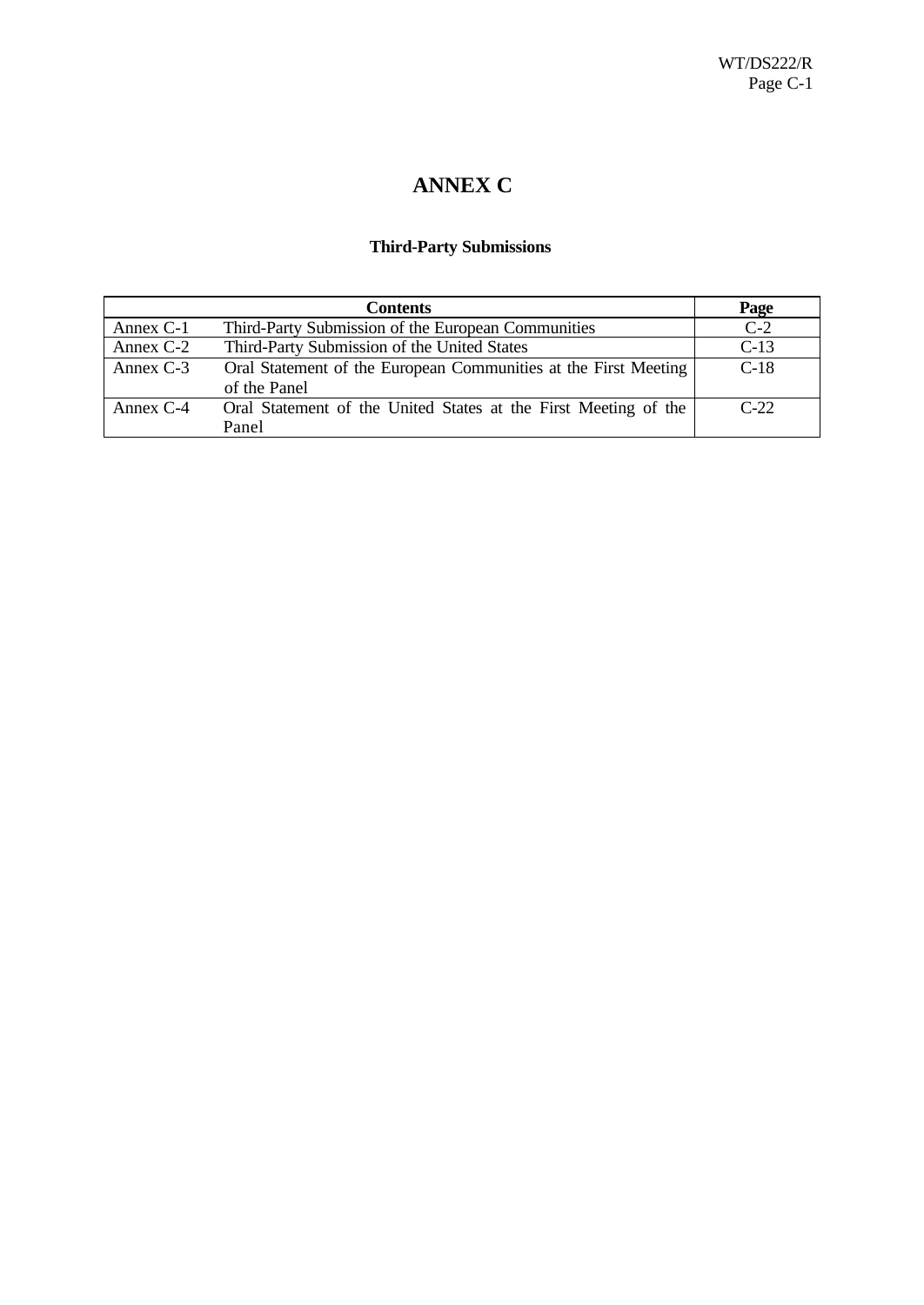## **ANNEX C-1**

## THIRD-PARTY SUBMISSION OF THE EUROPEAN COMMUNITIES

## (22 June 2001)

#### **1. Introduction**

1. The European Communities (hereafter "the EC") makes this third party submission because of its systemic interest in the correct interpretation of the Agreement on Subsidies and Countervailing Measures ("*SCM Agreement*") as well as the Understanding on Rules and Procedures concerning the Settlement of Disputes (the "DSU").

2. As an original signatory of, and a current participant in, the only international undertaking satisfying the conditions of the second paragraph of item (k) of the Illustrative List in Annex I to the *SCM Agreement,* that is the *OECD Arrangement,* the European Communities considers its close involvement in the work of this Panel to be particularly important.

3. The European Communities trusts that the parties will ensure that all documents submitted to the first meeting of the Panel will also be sent to the third parties, as required by Article 10.3 of the DSU. It also wishes to express its readiness to comment further on any of the legal issues arising in this case by answering any questions which the Panel may wish to put.

## **2. Preliminary Issues - Scope of this Proceeding**

4. The European Communities has comments on the two preliminary issues raised by Canada:

 $\mathcal{L}$  Whether allegations involving non-compliance with a previous DSB recommendation must obligatorily be brought before an Article 21.5 compliance panel;

 $\mathcal{L}$  The alleged inconsistency of Brazil's claims with Article 6.2 of the DSU

## 2. **Whether allegations involving non-compliance with a previous DSB recommendation must obligatorily be brought before an Article 21.5 compliance panel**

5. In its preliminary submission of 18 June 2001, Canada argues that certain of Brazil's claims (claim 1 in part, claims 2 and 3 in their entirety) are inconsistent with Article 21.5 of the DSU since they are related to "issues of compliance".

6. Canada claims that Brazil's claim 1 is in part a claim concerning compliance because it refers to the allegation that

[e]xport credits, including financing, loan guarantees, or interest rate support by or through the Canada Account are and *continue to be* prohibited export subsidies within the meaning of Articles 1 and 3 of the [Subsidies] Agreement [italics added].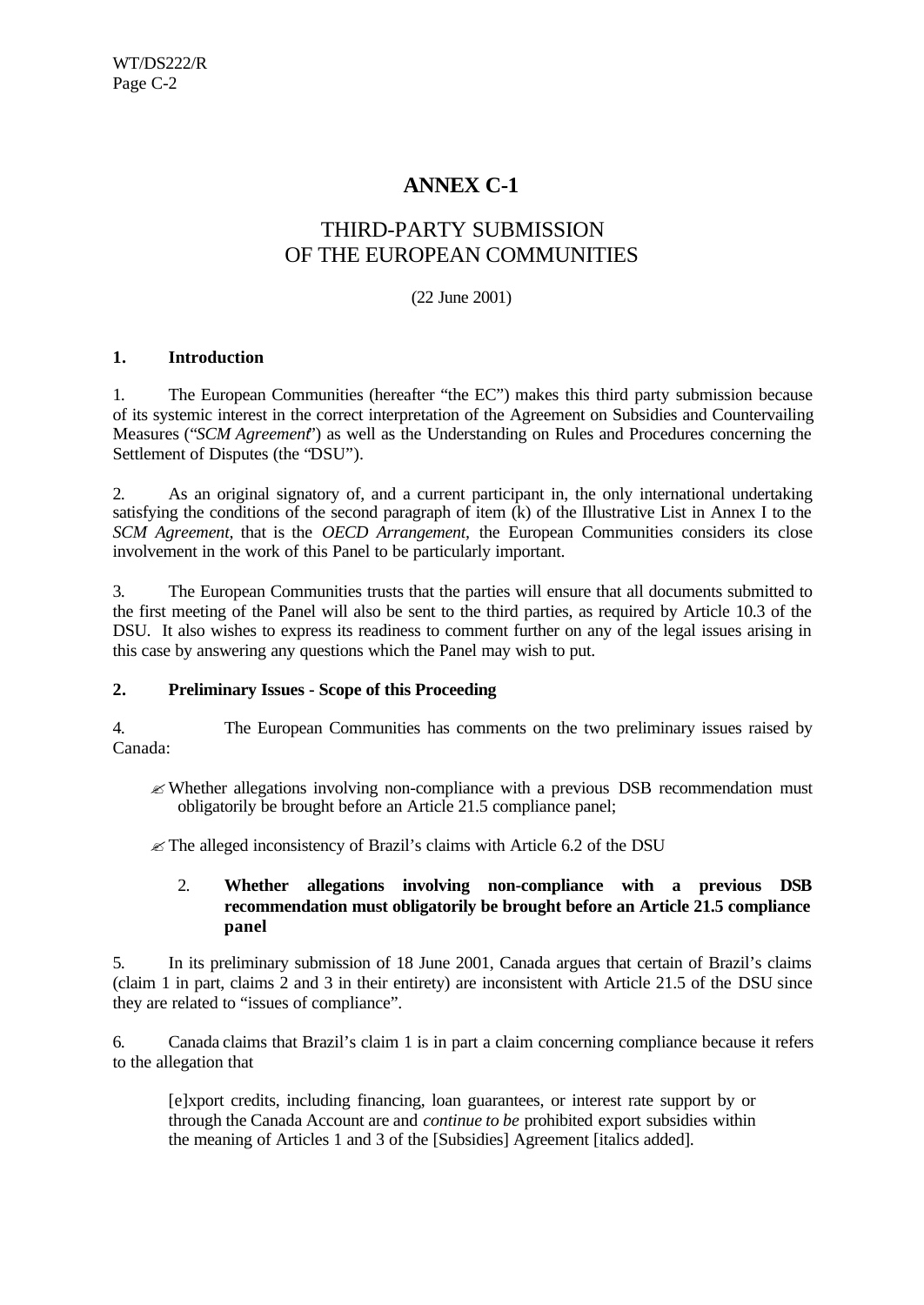7. It is because of the words in italics in this claim that, according to Canada, this claim is a complaint about compliance.

8. The European Communities does not consider this reading of Brazil's claim 1 to be compelling. A claim of this nature could easily be made even if there had been no prior panel procedure. The European Communities therefore does not believe that Canada's objection against this claim is justified.

9. It is true that Brazil's claim 2 contains an allegation that

l

Canada has not implemented the report of the Article 21.5 panel, adopted by the DSB, requesting that Canada withdraw Canada Account subsidies.

10. This claim appears to refer as a legal basis to an adopted panel report rather than to a provision of any of the covered agreements. The European Communities therefore considers this claim to be inadequate for purposes of Article 6.2 of the DSU which requires the complainant to

provide a brief summary of the legal basis of the complaint sufficient to present the problem clearly.

11. As the standard terms of reference in Article 7.1 of the DSU demonstrate, the name of the covered agreement(s) cited by the parties to the dispute must be known at the time the request for the establishment of a panel is considered by the DSB. The closed list of covered agreements appears in Appendix 1 of the DSU, and a panel report in an earlier dispute, even once adopted, does not amount to a covered agreement. For these reasons, the European Communities is of the view that Brazil's claim 2 is indeed inadequate, albeit for reasons different from the ones invoked by Canada.

12. By contrast, Brazil's claim 3 does quote Articles 1 and 3 of the Subsidies Agreement which is a covered agreement under Appendix 1 of the DSU. This claim does therefore not suffer from the same inadequacy as Brazil's claim 2. Thus, the issue raised by Canada appears to be relevant at least in the context of this claim.

13. The European Communities is not convinced by Canada's argument that Article 21.5 of the DSU is the only provision under which an issue that arises in the context of compliance can be raised under the DSU. It is true that the terms of Article 21.5 of the DSU are not of a purely hortatory nature when it requires the parties to the dispute by the auxiliary "shall" to have recourse to "these dispute settlement procedures, including wherever possible resort to the original panel".<sup>1</sup> However, this "shall" relates, in the view of the EC, to the use of the original panel once the option of an Article 21.5 panel has been chosen and not to the use of the Article 21.5 procedure.

14. Article 21.5 of the DSU provides for a special accelerated procedure which the complainant in the original dispute has the right to resort to. However, nothing in the DSU appears to stand in the way to resort instead to an ordinary panel established under Article 7 of the DSU. Where a

 $<sup>1</sup>$  It is the position of the European Communities that the words "these dispute settlement procedures"</sup> refer to consultations, panel procedure and appeal, but not to arbitration under Articles 21.3(c) or 22.6 of the DSU<sup>1</sup>. The European Communities does not see how recourse to an ordinary dispute settlement procedure including consultations, normal panel proceedings and the possibility of an appeal would conflict with the prescripts of Article 21.5 of the DSU. The main reasons for the EC's position that recourse to arbitration procedures under Articles 21.3(c) and 22.6 of the DSU are not in line with the requirements of Article 21.5 of the DSU is that these arbitration procedures have strictly limited terms of reference, are not subject to appeal and, at least in the case of an arbitration procedure under Article 22.6 of the DSU, are not available at the request of the complaining party. None of these considerations applies under the circumstances of the present case.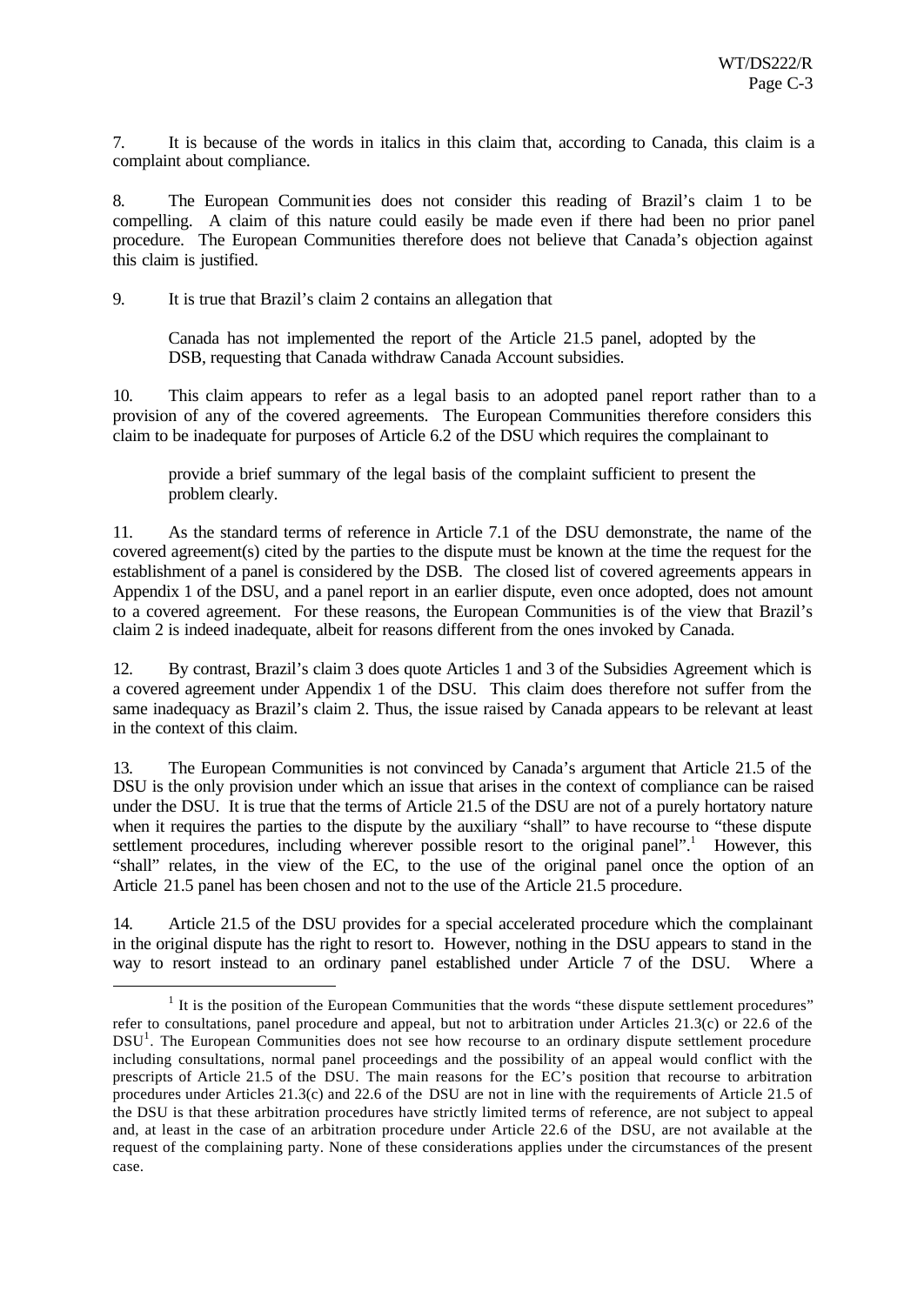l

complainant mentions a covered agreement as the legal basis for its complaint, as is the case in Brazilian claim 3, the fact that an earlier panel dealing with a dispute between the same parties has already dealt with the issue might become relevant in the context of a legal argument based on the concepts of *res iudicata* or litispendence. That is however apparently not the objection raised by Canada. That Brazil preferred an ordinary dispute settlement procedure over the accelerated procedure under Article 21.5 of the DSU does not prejudice Canada's procedural position nor is it in conflict with the prescripts of fairness of the procedure or Article 23 of the DSU.

15. Finally, the European Communities would observe that, since Article 21.5 DSU applies equally to the straightforward compliance and cases where measures taken to comply with a previous DSB recommendation are alleged to be inconsistent with the covered agreements, the position taken by Canada would mean that the latter category of cases must also obligatorily be brought before an Article 21.5 panel.

### *2.1.1. The alleged inconsistency of certain of Brazil's claims with Article 6.2 of the DSU*

16. In its preliminary submission of 18 June 2001, Canada argues that Brazil's claims 1, 2, 5 and 7 are inconsistent with the requirements of Article 6.2 of the DSU.

17. The European Communities has consistently held that Article 6.2 of the DSU is, in combination with Article 7.1 of the DSU, a fundamental provision with regard to the delimitation of the terms of reference of a panel that have multiple functions for the settlement of disputes under the auspices of the WTO. More particularly, Article 6.2 of the DSU serves the purpose of indicating both to the respondent and to the third parties what is the subject matter of the dispute and where are the outer limits of such dispute. This is of fundamental importance in order to enable the respondent to understand the complaint it has to answer and for third parties in order to make an informed decision about their participation in the dispute. This provision thus serves the requirements of the fairness of the procedure, as the Appellate Body stated in a large number of cases, starting from *European Communities – Bananas.*<sup>2</sup>

18. The European Communities is therefore of the view that this provision should be strictly observed by complaining parties in order to allow both the respondent to prepare its defence and third parties to participate in a meaningful manner in the dispute settlement procedure. Loosely worded requests for the establishment of a panel, such as the catch-all clause "including, but not limited to" to describe the subject matter of a dispute have therefore rightly been held to fall short of the minimum requirements for a request for the establishment of a panel.<sup>3</sup>

19. The European Communities sympathises with Canada's difficulties in the present case to identify the subject matter of the dispute on the basis of the Brazilian claims 1, 2, 5 and 7. The identification of these claims in Brazil's request for the establishment of a panel appear at first sight to be worded too vaguely as to allow a clear identification of the subject matter of the dispute. Of course, it is necessary to read these claims together with the introductory paragraphs of the request for the establishment of a panel. In the first sentence of the first introductory paragraph, Brazil does indeed refer to its consultation request with regard to export credits and loan guarantees for regional

<sup>2</sup> Cf. Appellate Body report on *European Communities – Regime for the Importation, Sale and Distribution of Bananas*, doc. WT/DS27/AB/R of 9.9.1997, para. 142.

<sup>3</sup> Cf. Appellate Body report on *India – Patent Protection for Pharmaceutical and Agricultural Chemical Products*, doc. WT/DS50/AB/R of 19.12.1997, para. 90 ("the convenient phrase, 'including but not necessarily limited to', is simply not adequate to 'identify the specific measure at issue and provide a brief summary of the legal basis of the complaint sufficient to present the problem clearly' as required by Article 6.2 of the DSU").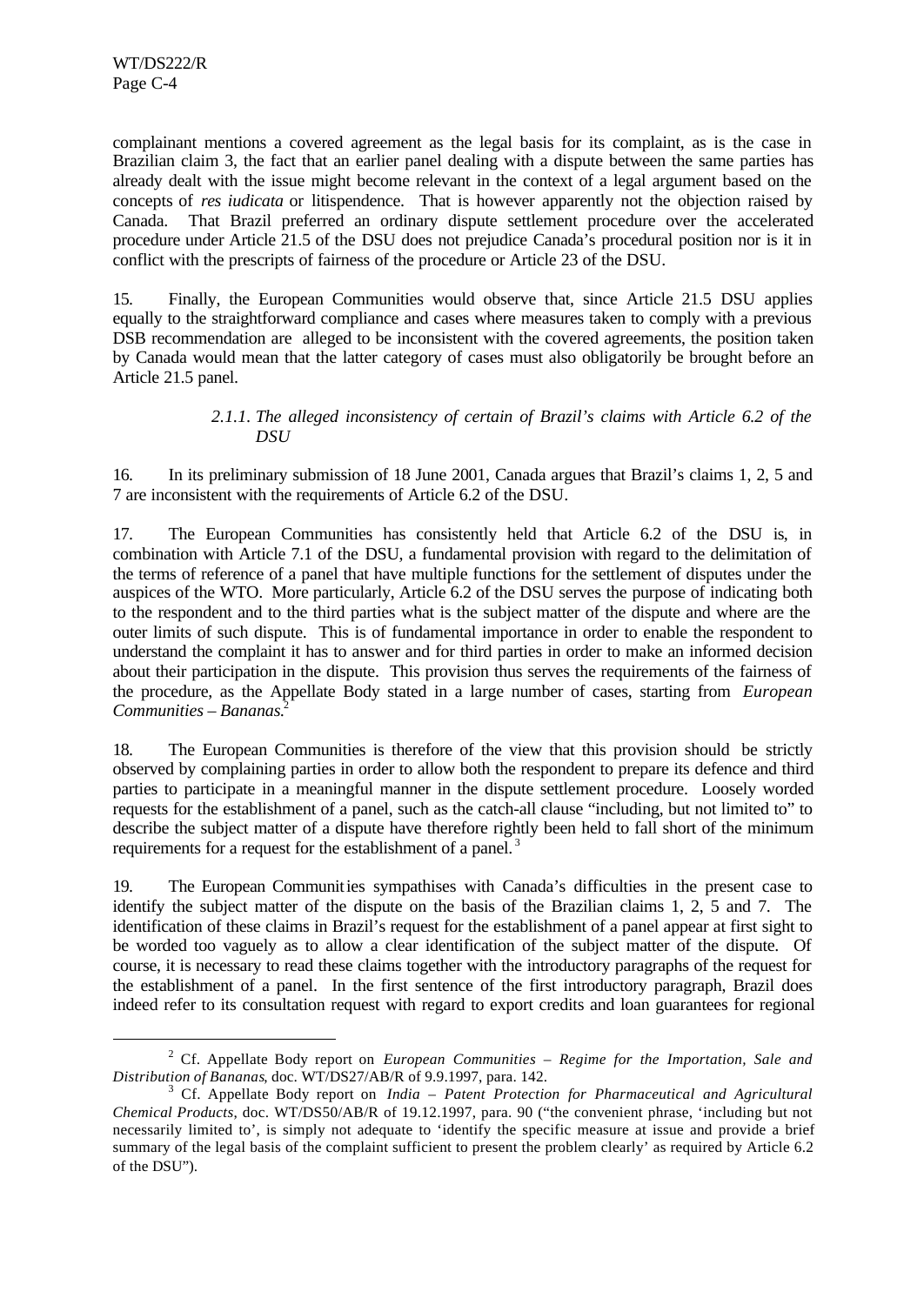aircraft provided by or through Canada Account, the Export Development Corporation (EDC), or the province of Quebec.

20. It thus appears that Brazil is limiting the subject matter under dispute, by the reference to its request for consultations in the present dispute, to export credits and loan guarantees provided by or through clearly identified Canadian agencies. It appears to the European Communities that the introductory paragraphs of the request for the establishment of a panel in the present case also govern the claims developed under Nos. 1 to 7 of that request.

21. In the EC's view, the question before the Panel is therefore whether claims 1, 2, 5 and 7 of the request for the establishment of a panel, read in conjunction with the introductory paragraphs of that request, are sufficiently specific to allow Canada as the respondent to prepare its defence and the third parties to participate in the present proceedings in a meaningful way. The European Communities does not believe that documents relating to other dispute settlement procedures between the same parties would be a relevant source of information for this purpose as long as they are not specifically cross-referenced in the request of the establishment for a panel in the present dispute.

22. On this understanding, the European Communities proposes to read claim 1 as follows:

Export credits, including financing, loan guarantees, or interest rate support by or through Canada Account *for regional aircraft* are and continue to be prohibited export subsidies within the meaning of Article 1 and 3 of the Agreement.

23. The words in italics in this rephrased claim are taken from the first sentence of the first introductory paragraph. In the view of the EC, this delimitation of the claim gives it some more precision than may appear at first sight. The question remains however whether this additional precision is sufficient "to identify the specific measure at issue" and "to present the problem clearly", as required by Article 6.2 of the DSU.

24. The European Communities has serious doubts that claim 1, even when redrafted as proposed in the preceding portion of this submission, identifies a "specific measure" as required and matches the additional requirement to "present the problem clearly". The safest way to identify a specific measure is to either attach the text of the contested measure to the request for the establishment of the panel or, in the alternative, to refer to a publicly accessible source where the text of the measure can be found. If both these possibilities are not chosen, at the very least the features of the measure must be summarised in such a way that there can be no doubt concerning the identification of the measure. These features should include at the very least a description of the substance of the contested measure, the acting persons or agencies, the time when the measure was allegedly taken and the affected products or industries. The European Communities believes that Brazilian claim 1 fails to meet this minimum standard with regard to the identification of the specific measure at issue.

25. With regard to Brazilian claim 2, apart from the fact that it does not refer to a legal basis in any of the covered agreements (as discussed above), no specific measure is identified where Brazil claims that Canada "has not implemented the report of the Article 21.5 panel". While the additional elements contained in the introductory paragraphs of the request for the establishment of a panel in the present case may help to understand that the report of the Article 21.5 panel to which Brazil refers is the panel report concerning Canadian export credits and loan guarantees for regional aircraft<sup>4</sup>, it is not clear what is the specific measure that Canada has omitted to take although it had an obligation to act. In a case of an omission to act, it will usually not be possible to identify the measure which should have been taken by attaching its text physically to the request for the establishment of a panel or by a reference to a public source. However, it is in practically all cases possible to identify a

<sup>&</sup>lt;sup>4</sup> Panel report on *Canada – Measures Affecting the Export of Civilian Aircraft*, doc. WT/DS70/RW.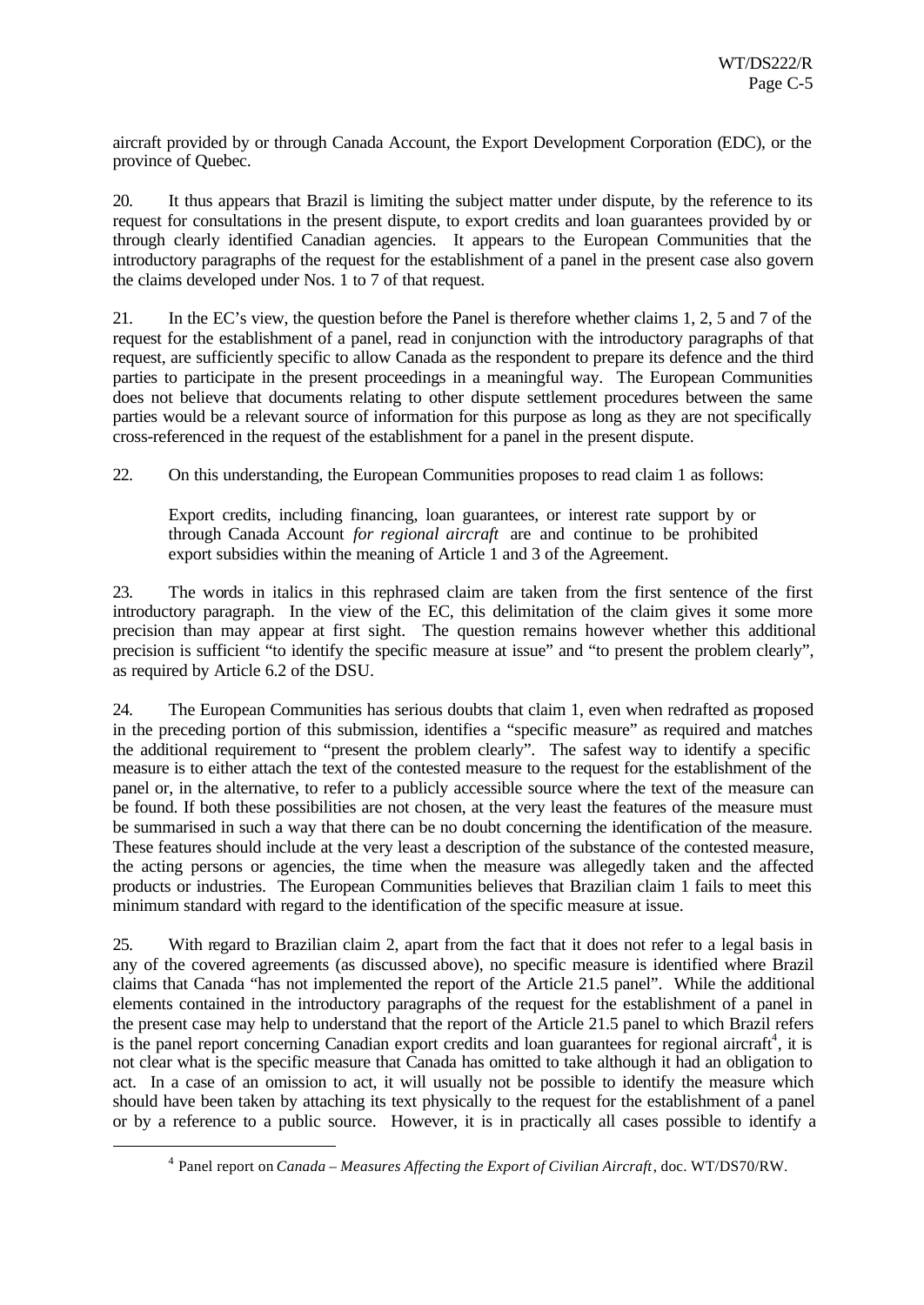measure that purportedly served the purpose of carrying out the legal obligation to act, but that in the view of the complainant is not sufficient to fulfil such obligation. Even where that would not be the case, the complainant is always able to summarise the main features of the measure that the respondent allegedly failed to take in spite of a legal obligation to act in such a way that the specific measure at issue is sufficiently identified for the purposes of Article 6.2 of the DSU. For instance, the complainant could claim that the respondent failed to withdraw a clearly identified export subsidy although it had an obligation to do so. The European Communities is not convinced that Brazilian claim 2 in the present case meets this minimum standard.

26. Brazilian claim 5 is virtually identical with Brazilian claim 1, except that the Canadian agency mentioned here is the EDC (Export Development Corporation) and that the words "and continue to be" have been omitted from claim 5. The conclusions that the European Communities has drawn for claim 1 are thus in the view of the European Communities also applicable to claim 5.

27. Brazilian claim 7 refers to *Investissement Québec* and is for the rest largely identical with claims 1 and 5. The conclusions that the European Communities has drawn for claim 1 are thus in our view also applicable to claim 7.

28. For the above reasons, the European Communities shares the concerns raised by Canada in its preliminary submission of 18 June 2001 with regard to Article 6.2 of the DSU. The European Communities notes that Canada has made the effort of drawing Brazil's attention to the shortcomings of its request for the establishment of a panel in the present dispute, and notes that Brazil has not responded positively to Canada's request to remedy these shortcoming prior to filing its first written submission. The European Communities therefore considers that Canada's rights of defence and the third parties' ability to clearly understand the purview of the present dispute have been seriously curtailed. The Panel should therefore come to the conclusion in the preliminary ruling requested by Canada that Brazil's claims 1, 2, 5 and 7 are not properly before it.

## **3. Substantive Legal Issues**

29. There are a number of substantive legal issues on which the European Communities wishes to comment. These are:

- ? The distinction between mandatory and discretionary measures and its relevance in subsidy cases;
- ? The meaning of Article 1.1(a)1(iii) of the *SCM Agreement*;
- ? That "matching" is covered by the safe haven in the second paragraph of item (k) of the Illustrative List in Annex 1 of the *SCM Agreement*.
- ? Guarantees are also covered by the *OECD Arrangement*

30. These issues will be considered in turn.

#### **3.1 The distinction between mandatory and discretionary measures and its relevance in subsidy cases**

31. Canada lays great stress on the argument that since the contested programmes (EDC export credits and guarantees and *Investissement Québec*) are not mandatory – in the sense that that terms is used in WTO/GATT case law – the Panel may only consider specific instances in which these programmes have been applied.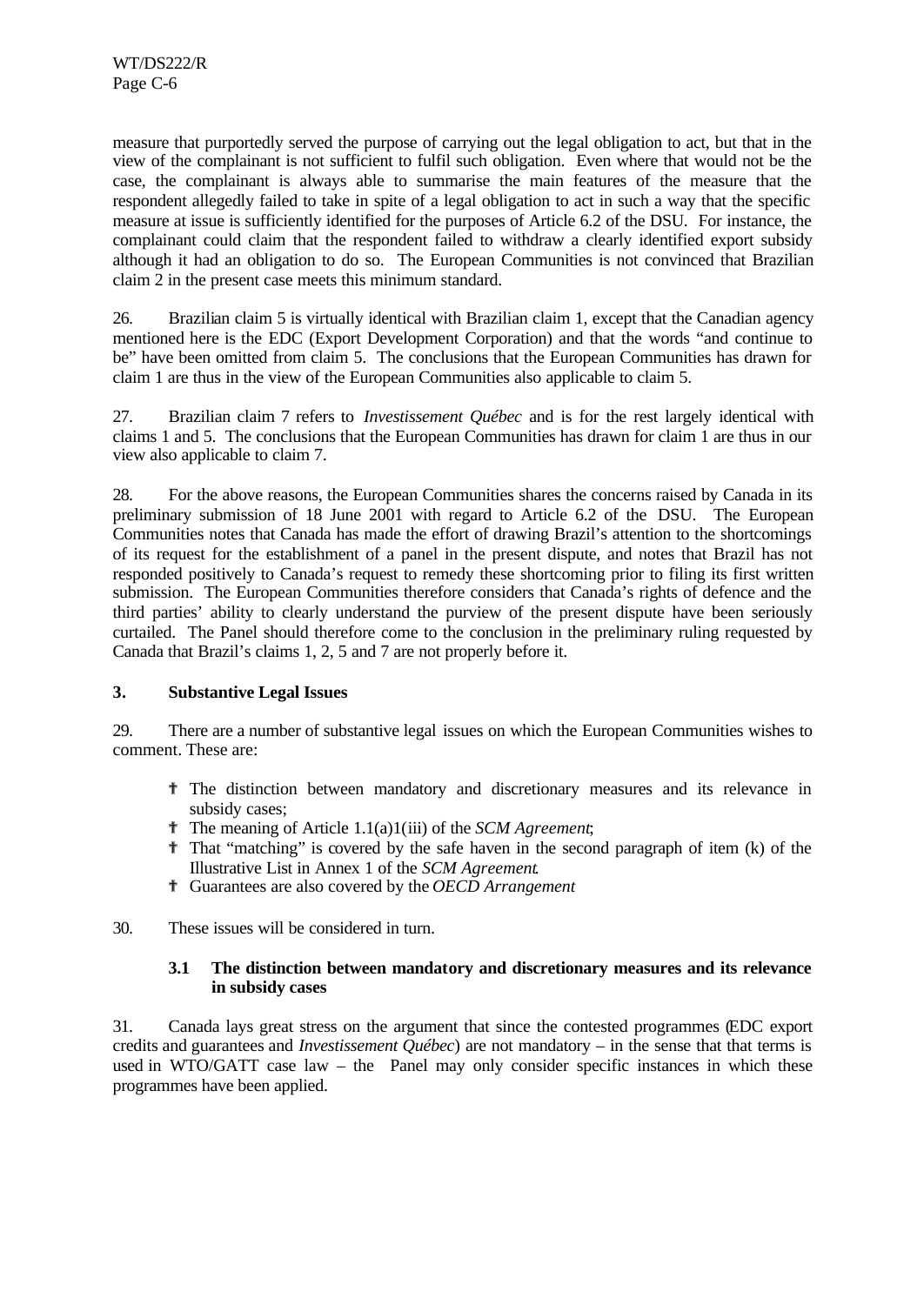#### *3.1.1 There is no general principle preventing dispute settlement in relation to discretionary legislation*

32. The European Communities contests that there exists in WTO law any *general* requirement that non-mandatory legislation cannot be the subject of dispute settlement. It considers that the scope of WTO obligations and the possibilities for invoking them against measures maintained by Members must be determined on the basis of the ordinary meaning of their text read in context and in the light of their object and purpose. WTO obligations are not to be restricted by some supposed overarching principle for which there is no basis in the text.

33. The European Communities would refer the Panel in this connection to the panel report in *United States– Sections 301-310 of the Trade Act of 1974*. 5 In paragraph 7.53 the panel in that case stated that:

Despite the centrality of this issue in the submissions of both parties, we believe that resolving the dispute as to which type of legislation, *in abstract*, is capable of violating WTO obligations is not germane to the resolution of the type of claims before us. In our view the appropriate method in cases such as this is to examine with care the nature of the WTO obligation at issue and to evaluate the Measure in question in the light of such examination. The question is then whether, on the correct interpretation of the specific WTO obligation at issue, only mandatory or also discretionary national laws are prohibited. We do not accept the legal logic that there has to be one fast and hard rule covering all domestic legislation. After all, is it so implausible that the framers of the WTO Agreement, in their wisdom, would have crafted some obligations which would render illegal even discretionary legislation and crafted other obligations prohibiting only mandatory legislation?<sup>6</sup> Whether or not Section 304 violates Article 23 depends, thus, first and foremost on the precise obligations contained in Article 23.

34. The European Communities agrees with this approach. It would add that the pretended principle that discretionary measures may not be subject to dispute settlement as such is further contradicted by the terms of Article XVI:4 of the *WTO Agreement* which reads:

Each Member shall ensure the conformity of its laws, regulations and administrative procedures with its obligations as provided in the annexed Agreements. (emphasis added)

35. This provision must be given meaning and this meaning can only be that Members must do more than ensure that no specific WTO-inconsistent action is taken – they must also ensure that their laws do not specifically allow or envisage WTO-inconsistent action. This new principle introduced

<sup>5</sup> Report by the Panel on *United States – Sections 301-310 of the Trade Act of 1974*, WT/DS152/R, 22 December 1999 (*US – Section 301*).

 $6$  The Panel further reasons in a footnote as follows:

<sup>&</sup>quot;Imagine, for example, legislation providing that all imports, including those from WTO Members, would be subjected to a customs inspection and that the administration would enjoy the right, at its discretion, to impose on all such goods tariffs in excess of those allowed under the schedule of tariff concessions of the Member concerned. Would the fact that under such legislation the national administration would not be mandated to impose tariffs in excess of the WTO obligation, in and of itself exonerate the legislation in question? Would such a conclusion not depend on a careful examination of the obligations contained in specific WTO provisions, say, Article II of GATT and specific schedule of concessions? "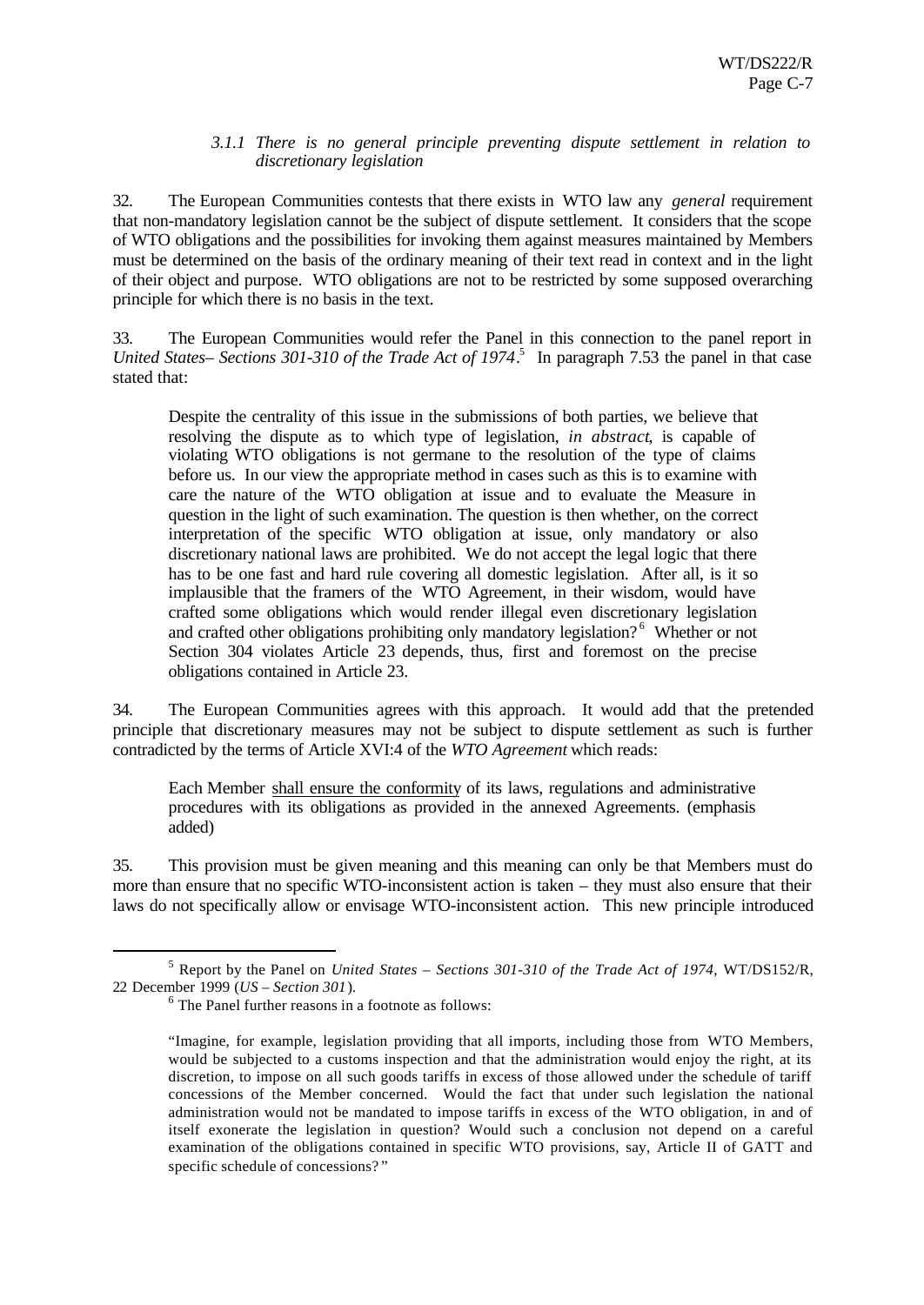l

with the *WTO Agreement* is a fundamental one.<sup>7</sup> Because it is laid down in the basic agreement of the system, it covers the whole set of the annexed agreements, whether or not they may contain specific expressions of the same principle. Furthermore, by virtue of Article XVI:3 of the *WTO Agreement*, it is a superior rule to provisions in the annexed agreements.

## *3.1.2 Whether discretionary subsidy programmes can be subject to dispute settlement*

36. In the light of the above, the European Communities considers that the question of whether discretionary subsidy programmes can be subject to dispute settlement must be determined on the basis of terms of the *SCM Agreement.*

37. The first comment that it would make in this regard is that the *SCM Agreement* applies to both subsidy programmes and individual subsidy grants. This is already apparent from the repeated references to "programmes" in the *SCM Agreement*, in particular in Article 2.

38. In connection with export subsidies, the European Communities would point out that Article 3.2 of the *SCM Agreement* provides that:

A Member shall neither grant nor maintain subsidies referred to in paragraph 1.

39. For the EC, this means that Members may neither make the *grant* of a subsidy contingent upon export performance nor *maintain* any subsidy programme that specifically envisages that subsidies may be granted contingent upon export performance, even where the grant is discretionary. The reason for this clarification is clear. If it were otherwise, Members would be able to adopt export subsidy programmes along the lines of

The minister may reward companies for exceptional export performance with grants of up to \$X% of turnover as he considers appropriate.

40. An exclusion of discretionary measures from the *SCM Agreement* would make such laws unattackable. There would be little point in attacking individual grants as and when they occur since they will already have happened by the time DSB recommendations can be adopted.

41. The findings of the panel report in *Canada – Aircraft*<sup>8</sup> (which, in any event, was not reviewed by the Appellate Body on this point), is not of any guidance in the present case in view of the context in which the panel's reasoning occurs. The panel was examining whether there were any subsidies in preparation for examining whether they were *de facto* export contingent and therefore prohibited. Even if the *Canada – Aircraft* panel's overall conclusion may be correct, its reliance on the discretionary/mandatory distinction to arrive at its conclusion appears misplaced and inappropriate.

## **3.2 The interpretation of Article 1.1(a)(1)(iii) of the** *SCM Agreement*

42. Brazil attempts to argue that EDC activities can generally be considered to be export subsidies because they involve situations where:

 $7$  "As a general and fundamental obligation imposed on all WTO Members, Article XVI:4 of the Marrakesh *Agreement Establishing the World Trade Organization* (the "*WTO Agreement"*) requires that each Member shall ensure the conformity of its laws, regulations and administrative procedures with its obligations as provided in the *WTO Agreement*." (see *Japan - Taxes on Alcoholic Beverages*, Arbitration under Article 21(3)(c) of the Understanding on Rules and Procedures Governing the Settlement of Disputes, WT/DS11/13, 14 February 1997, para. 9).

<sup>&</sup>lt;sup>8</sup> Report by the Panel on *Canada – Measures Affecting the Export of Civilian Aircraft*, WT/DS70/R, 14 April 1999, at paragraph 9.127.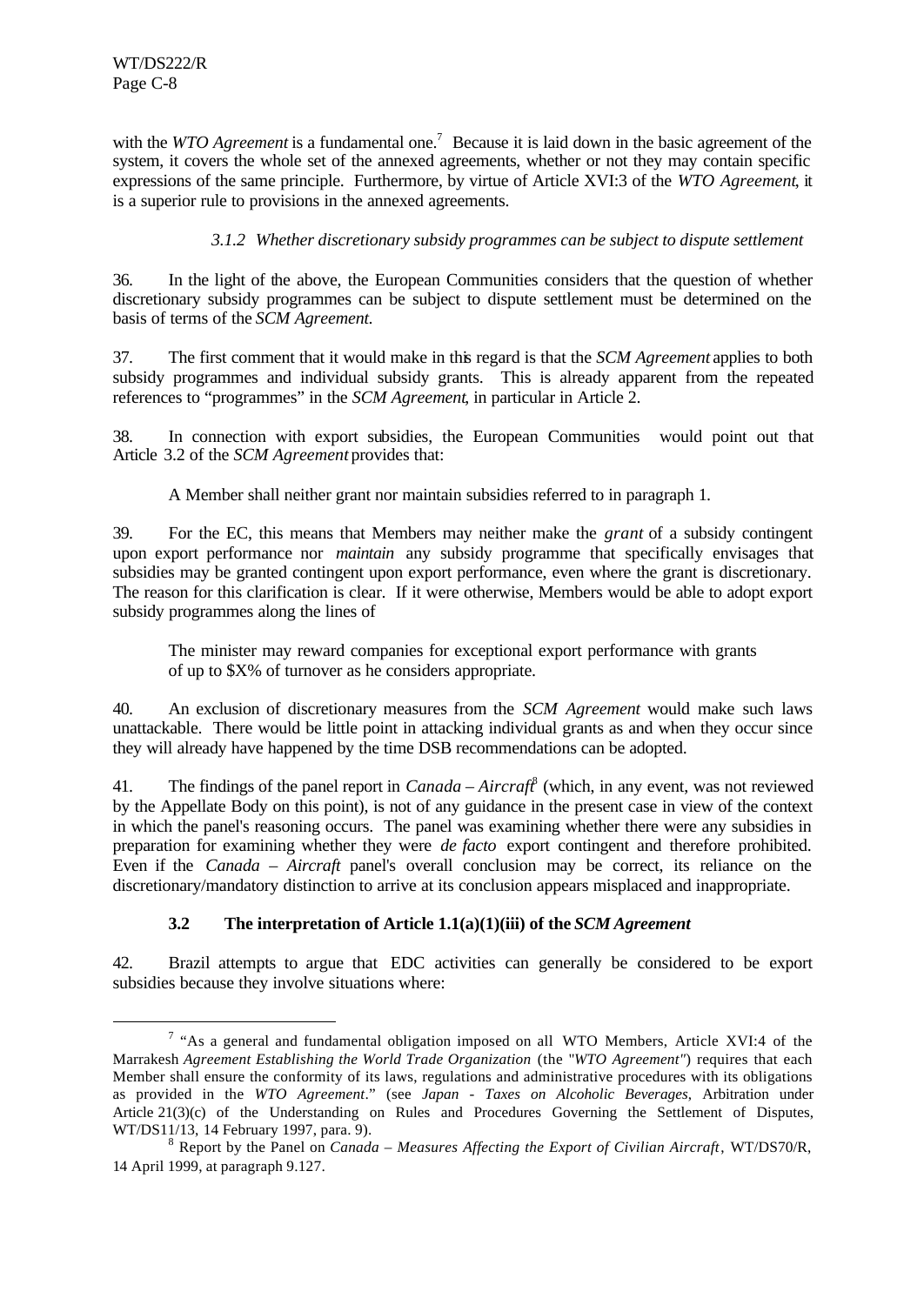a government provides goods or services other than general infrastructure, or purchases goods;

within the meaning of Article 1.1(a)(1)(iii) of the *SCM Agreement.*

43. Brazil's argument appears to the European Communities to go too far and is probably to a large extent irrelevant. The European Communities has the following brief observations to offer:

44. First, the European Communities understands that this case concerns services offered to export customers of Canadian companies, which may indirectly benefit Canadian exporters. Items (k) and (j) of Annex 1 to the *SCM Agreement* expressly bring such measures into the scope of Article 3.1 *SCM Agreement*. Such services to purchasers are to be distinguished from services to exporters, which EDC also apparently provides but which call for a different analysis (not least because they do not fall under Items (k) and (j) of Annex 1 to the *SCM Agreement.*

45. The European Communities does not consider that Article 1.1(a)(1)(iii) of the *SCM Agreement* should be interpreted so widely as to render any government supplied service a subsidy when it has an economic value.

46. For the European Communities it is clear that Article 1.1(a)(1)(iii) of the *SCM Agreement* only brings into the scope of "financial contribution" supplies of services for less than full consideration. It is only in such cases that a government can be considered to have "contributed" anything that can be considered "financial".

47. Brazil's approach would transform all government services into subsidies. In many areas, including export credits and guarantees, governments are often able to offer something that commercial operators do not, or are able to offer it at a better rate, for example, because of some organisational or informational advantage. The European Communities does not consider that the *SCM Agreement* was intended to make all of these services subsidies, but to do so only when they are offered at a cost to the government – that is in the form of a financial contribution.

48. Even if this approach were not followed, it would still be necessary to consider whether the supply of these services confers a benefit. A benefit cannot be deduced from the fact that the recipient voluntarily accepts or seeks the services which it pays for. The Appellate Body has made clear that a benefit must be established by comparing the conditions on which the financial contribution is made with some relevant benchmark.<sup>9</sup>

49. Guidance for the interpretation of the concept of benefit is found in Article 14 of the *SCM Agreement*. Paragraph (d) relates to the supply of goods and services and provides that there is a benefit where the supply is for "less than adequate remuneration". It goes on to provide that this is to be assessed on the basis of "prevailing market conditions".

50. In the area of government services such as export credits and guarantees, governments are often the only suppliers able to offer these services. In these cases, the "prevailing market conditions" (the relevant benchmark) can only be the conditions on which equivalent services are offered by the government elsewhere in the Member concerned.

51. The European Communities notes that Brazil has not attempted to show that the services offered by EDC are financial contributions in that they involve a cost to the government.

<sup>9</sup> Appellate Body Report, *United States – Tax Treatment for "Foreign Sales Corporations" ("United States – FSC"),* WT/DS108/AB/R, adopted 20 March 2000, para.90.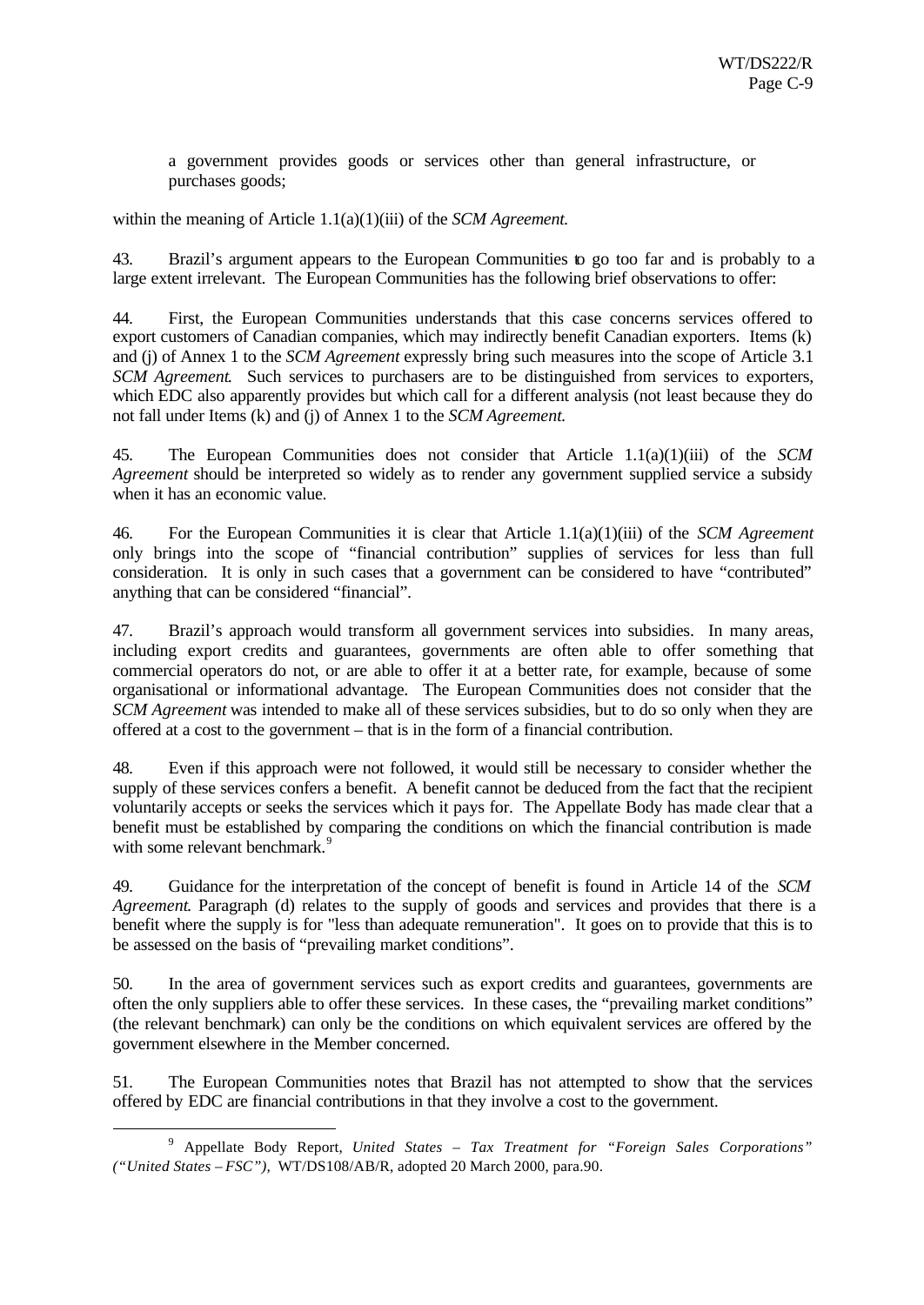52. On the issue of benefit Brazil has reasoned that if the conditions offered by EDC are more favourable than those allowed by the *OECD Arrangement*, there must be a "*a fortiori*" be a benefit.<sup>10</sup> It also argues that EDC financial services must be a subsidy since EDC states that its financing "complements" what is available on the market. $11$ 

53. The European Communities would basically agree with the first part of this reasoning without the "*a fortiori*" but disagree with the argument that EDC financial services must be a subsidy since it "complements" what is available on the market. There is no basis for saying that if the government offers something that is not available on the market, it must be offering a subsidy.

54. The European Communities would rather say that if EDC export credits were not available, it must be presumed that official financing would be made available in Canada on *OECD Arrangement* conditions.

55. For the reasons outlined above however, the European Communities does not agree that the existence of a benefit can be established simply from the absence of a "commercial supplier".

56. However, the European Communities would stress that it is not in a position to affirm that EDC does grant export credits for regional aircraft at other than OECD Arrangement conditions. This is a matter to be proved by Brazil.

### **3.3 "Matching" is covered by the safe haven in the second paragraph of item (k) of the Illustrative List**

57. Perhaps the most important issue raised in this case is whether the "matching" provisions of the *OECD Arrangement* are part of the "interest rate provisions" so that matching in conformity with those rules could fall within the safe haven of the second paragraph of item (k).

58. The European Communities is firmly of the view that the "matching" of supported rates, provided for in Article 29 of the *OECD Arrangement* falls within the safe haven of the second paragraph of item (k). Matching is specifically envisaged and authorised by the *OECD Arrangement* but must comply with a strict set of conditions and procedures.

59. Indeed, it makes no sense to consider interest rates in isolation from all the conditions that influence the interest rate. The reference to the "interest rate provisions" of the *OECD Arrangement* must be considered to refer to all the provisions that may affect the interest rate – that is all provisions containing *substantive* rather than *procedural* obligations.

60. The European Communities therefore disagrees with the view taken by the panel in the *Canada – Aircraft* case. It is striking that that panel correctly gave a wide interpretation to the term "export credit practices"<sup>12</sup> which implies that that "interest rate buy downs" (that is interest rate equalisation) were covered by the second paragraph of item (k), but gave an excessively narrow interpretation to the "interest rate provisions" of the *OECD Arrangement*. 13

61. This excessively narrow interpretation is all the more unconvincing in the light of the correct conclusion that the panel came to later in its report came that:

<sup>&</sup>lt;sup>10</sup> First Written Submission of Brazil, para. 53.

<sup>11</sup> First Written Submission of Brazil, para. 60 *et seq.*

 $12$  In paragraph 5.80 of the Report

<sup>13</sup> *Id.* paragraphs 5.80 – 5.92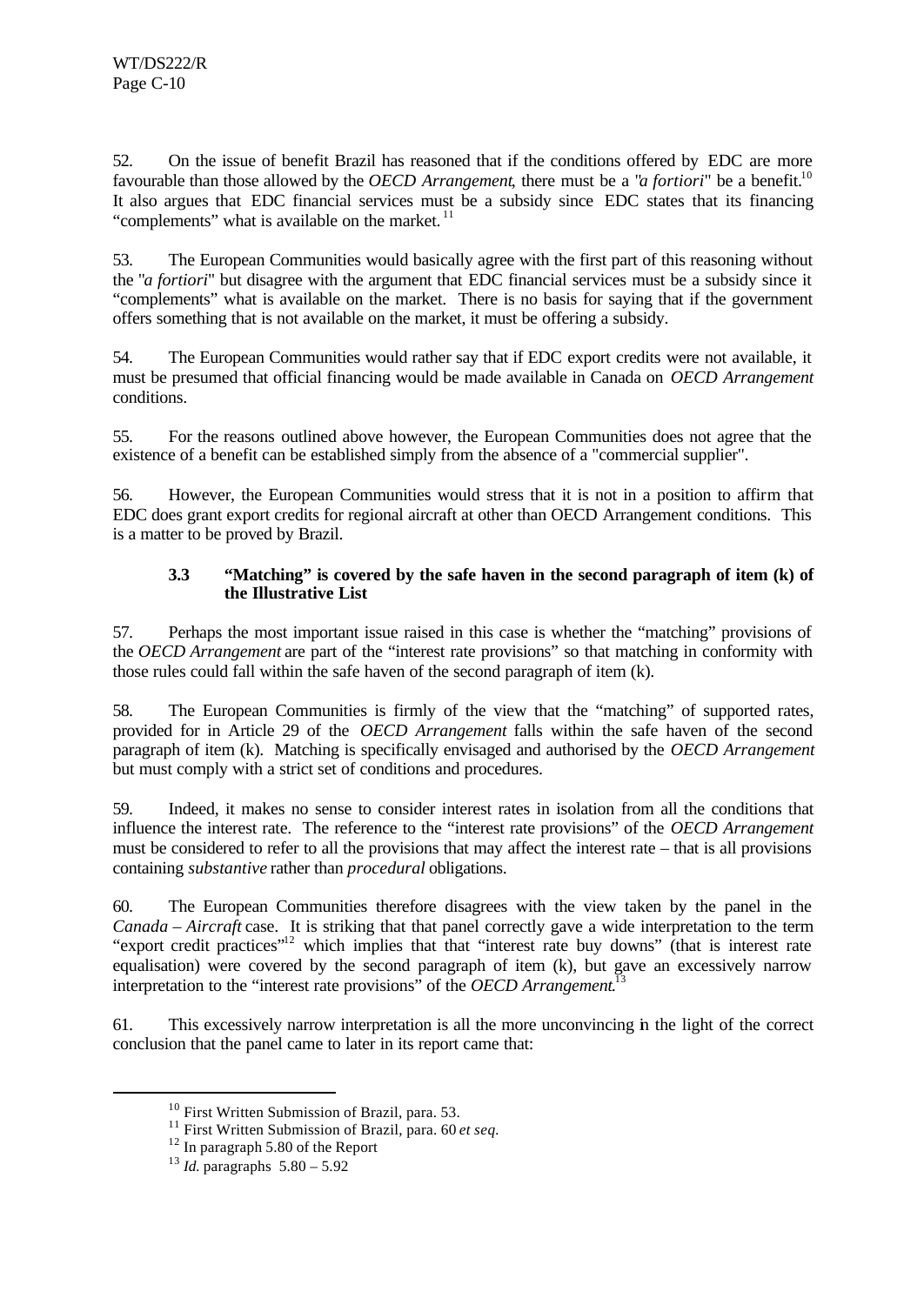.. the *Arrangement* seems to recognize that financing terms and conditions must be treated as a package, and that derogation from one will undercut the others.<sup>14</sup>

62. Which led it conclude that:

… full conformity with the "interest rates provisions" – in respect of "export credit practices" subject to the CIRR – must be judged on the basis not only of full conformity with the CIRR but in addition full adherence to the other rules of the *Arrangement* that operate to support or reinforce the minimum interest rate rule by limiting the generosity of the terms of official financing support.<sup>15</sup>

63. These other provisions that "support or reinforce" those that the panel identified as "interest rate provisions" include:

… the amount of the cash down payment, the maximum repayment term, the timing of principal and interest payments, maximum "holding periods" or lock-in periods for interest rates, risk premiums, and similar terms.<sup>16</sup>

64. The *Canada – Aircraft* panel therefore seemed to be of the view that only those provisions that directly relate to minimum interest rates constitute "the interest rate provisions" whereas *conformity* with "the interest rate provisions" requires conformity with all those provisions that "support or reinforce" those "interest rate provisions".

65. The European Communities considers that this is an artificial construct that finds no support in the text of item (k). The logic of the *Canada – Aircraft* panel report should have led it to the conclusion that all the provisions that "support or reinforce" the minimum interest rate disciplines are to be considered included within the term "interest rate provisions."

66. The European Communities considers that the provisions of the *OECD Arrangement* that allow "matching" also serve to "support and reinforce" the other interest rate provisions. It is clear that a deviation from normal *OECD Arrangement* is liable to distort competition. If however, the country that consider initiating such unfair competition knows that other governments will match and give the same conditions then the most important incentive to deviate from the standard disappears. The very existence of a matching possibility is helping to discipline Participants, and if occasionally not enough, at least act as a stop gap measure, until the rules can be clarified by negotiation or via a dispute.

67. The textual basis for the contrary conclusion in the *Canada – Aircraft* panel<sup>17</sup> appears very weak. The panel reasoned that matching – although allowed by the *OECD Arrangement* – could not be considered to be "in conformity" with it since matching was a "derogation". This is strained reasoning that ignores the informal and "gentleman's agreement" character of the *OECD Arrangement,* a non-binding instrument which is designed to provide a framework for transparency and fair competition in the field of export credit transactions between the participants and to be applied flexibly.

68. A more teleological reason for the panel's conclusion was its view that matching would "directly undercut the real disciplines on official support for export credits".<sup>18</sup> That view, however, is

<sup>14</sup> Paragraph 5.112 *in fine*.

 $15$  Paragraph 5.114.

 $16$  Paragraph 7.109.

<sup>17</sup> Paragraphs 5.120 *et seq.*

<sup>18</sup> Panel report, para. 5.125.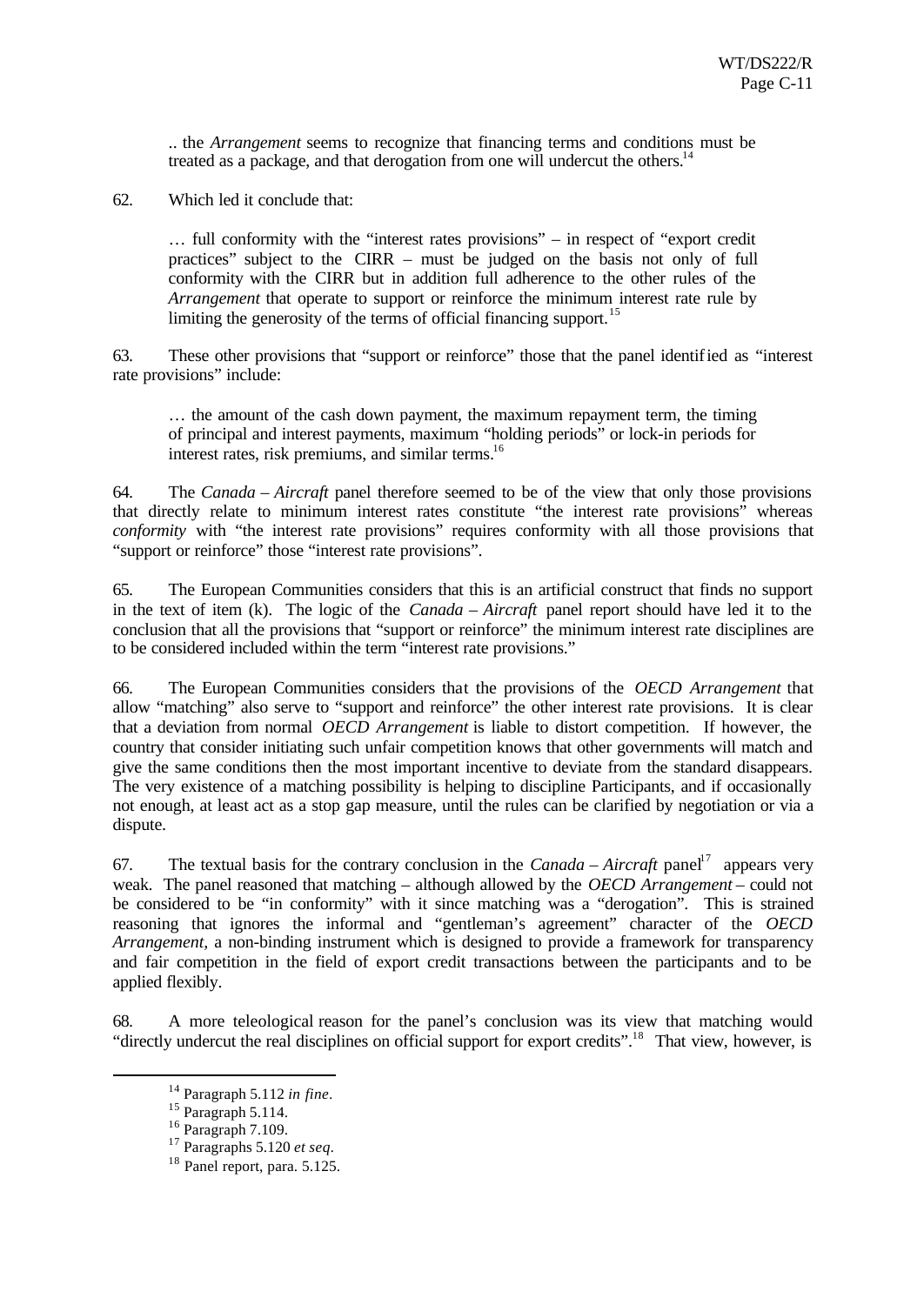not shared by the Participants to the *Arrangement* themselves, who obviously regard matching as being compatible with effective disciplines on export credits.

69. A further reason for not considering "matching" to be part of the "interest rate provisions" seems to be the panel's concern that

… a reading that would, for example, include within the safe haven in the second paragraph of item (k) a transaction involving matching of a derogation, would put all non-Participants at a systematic disadvantage as they would not have access to the information about the terms and conditions being offered or matched by Participants.<sup>19</sup>

70. The European Communities considers that this concern is unfounded. Although the *procedures* of the *OECD Arrangement* cannot be applied to non-participants, this does not mean that non-participants would be disadvantaged. In fact the opposite is the case. The second paragraph of item (k) only requires non-participants to the *OECD Arrangement* to *apply in practice* the interest rate provisions of the *OECD Arrangement*, which the European Communities believes means the substantive provisions which can affect interest rates and not the procedural provisions. Of course, non-participants would not receive the notifications that participants receive, but this should not stop them from matching an offer of export credit terms on a transaction that their companies are competing for. If a non-participant has doubts about the reliability of the alleged offer of non-Arrangement terms that it is invited to match, it may request confirmation of them from the offer or. Under the *OECD Arrangement* participants consider themselves entitled to match after they have taken appropriate measures to verify the terms (see e.g. Article 53). If non-participants are not required to follow the procedural requirements of the *OECD Arrangement*, they are nonetheless able to apply them by analogy.

## **3.4 Guarantees are also covered by the** *OECD Arrangement*

71. As explained above the European Communities considers that the reference to the "interest rate provisions" of the *OECD Arrangement* refers to all the provisions that may affect the interest rate – that is all provisions containing substantive rather than procedural obligations.

72. It is, in particular, completely unjustified to consider interest rates in isolation from the provisions relating to the *risk* involved and in particular the provisions on premiums.

73. The European Communities would draw the attention of the Panel to the fact that Article 22 of the *OECD Arrangement*, which sets out the disciplines that the are to be respected in calculating risk premia, integrates the obligations of item (j) of Annex I to the *SCM Agreement* into the *OECD Arrangement* since it requires that premia, as well as being consistent with the level of risk, shall not be "inadequate to cover the long term operating costs and losses".

## **4. CONCLUSION**

l

74. The state of the arguments presented by the parties and the information and time for reflection available to the European Communities has not allowed it to make as full a contribution to the work of the Panel as it might have liked. It will therefore supplement its arguments at the Third Party Session in the light of the other submissions to be presented to the Panel before that meeting.

<sup>19</sup> Paragraph 5.132.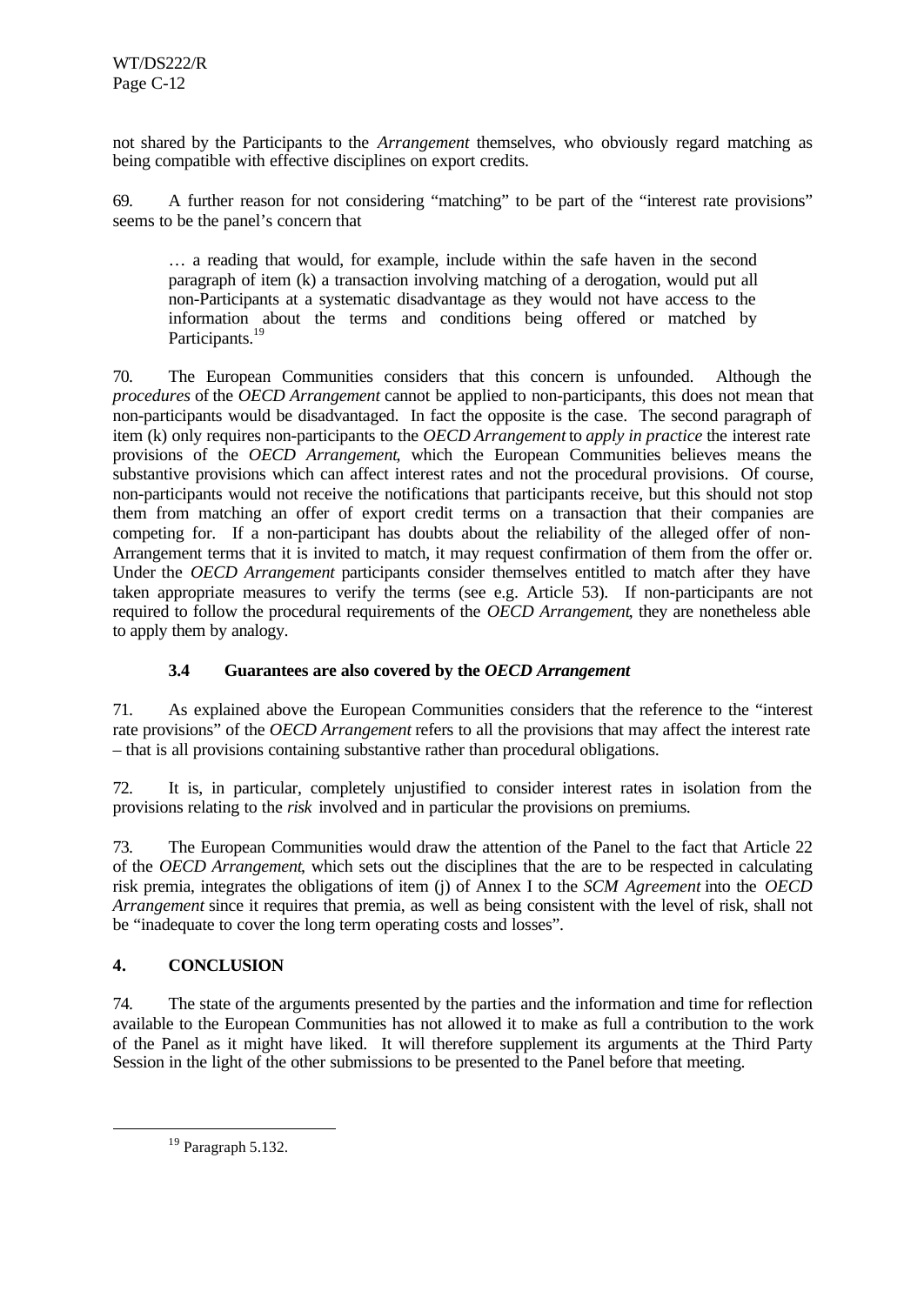## **ANNEX C-2**

## THIRD-PARTY SUBMISSION OF THE UNITED STATES

## (22 June 2001)

## TABLE OF CONTENTS

|                | Page                                                                                               |
|----------------|----------------------------------------------------------------------------------------------------|
| $\mathbf{I}$ . |                                                                                                    |
| II.            |                                                                                                    |
| III.           | THE INTERRELATIONSHIP BETWEEN THE "MATCHING"<br>PROVISIONS" OF THE ARRANGEMENT AND ITEM (K) OF THE |
|                |                                                                                                    |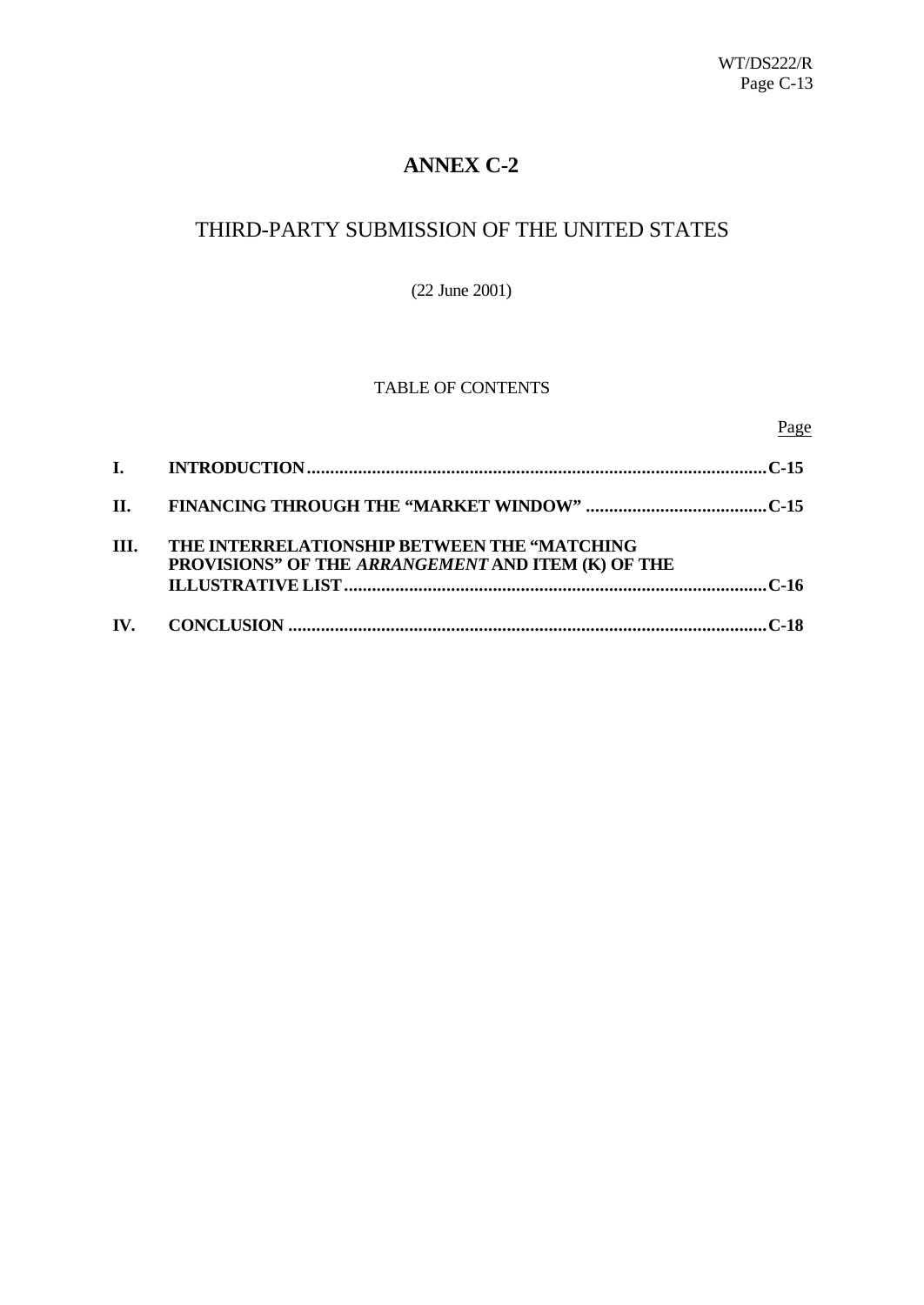## **I. INTRODUCTION**

1. The United States welcomes this opportunity to present its views in the dispute *Canada – Export Credits and Loan Guarantees for Regional Aircraft (DS222). The United States will comment* briefly on the issues it believes to be of particular importance.

2. Brazil organizes its first written submission as a challenge to the Export Development Corporation (EDC) on the one hand, and the Canada Account on the other. Canada argues in response that the EDC administers two programs, the Canada Account and the Corporate Account, and it addresses Brazil's claims in that manner. The United States leaves it to the Panel to decide how best to characterize the programs at issue. For the sake of convenience, the United States has organized its submission around the underlying substantive issues of the market window, which arises in the context of the Corporate Account; and the status of matching under the *OECD Arrangement*, which arises in the context of the Canada Account.<sup>2</sup>

## **II. FINANCING THROUGH THE "MARKET WINDOW**"

3. Brazil claims that Canada provides prohibited export subsidies through its EDC market window operations.<sup>3</sup> Canada's response focuses primarily on its claim that Corporate Account market window financing does not confer a benefit, and thus does not constitute a subsidy at all. The United States takes no position on whether the particular transactions at issue conferred benefits, and thus constituted subsidies. We do, however, wish to make some brief comments on the issue of market windows that we hope will assist the Panel in reaching its own conclusions on this matter.

4. In its written submission, Brazil cites the OECD Trade Directorate's definition of market windows, which is "institutions related to governments which are able to raise finance and lend at very low rates of interest but which may not currently follow all the provisions of the Arrangement."<sup>4</sup> The United States agrees with Brazil that this definition of market windows is accurate. The United States also agrees with Brazil's observation that market windows, through their direct and indirect relationships to governments, are in a position to convey benefits within the meaning of the *Agreement on Subsidies and Countervailing Measures* ("SCM Agreement").

5. To elaborate, the competitive pressures on financial actors in the marketplace generate financing offers that reflect any internal cost advantages enjoyed by a particular actor. For wholly commercial actors, however, the ability and willingness to compete is constrained by such factors as balance sheets, true market-determined borrowing costs, arms-length shareholder lending policies, arms-length business costs, and the disciplines imposed by the need to provide returns to owners. Market window operations are largely free of these constraints, and thus are in a position to confer benefits by exceeding, if sometimes only in a small way, what purely market-based financial institutions can (or may be willing to) offer. Their ability to do so explains their existence, since there would otherwise be no reason for market windows to exist in parallel with private financial market actors, much less any logical reason for governments to limit their market window activities to nationals.

6. As Brazil has noted, the confidentiality of market window operations makes it difficult for an outside observer to determine the extent to which a particular market window transaction confers a benefit on a particular recipient. In the U.S. view, however, an appropriate criterion for the Panel to

<sup>&</sup>lt;sup>1</sup> More specifically, the OECD Arrangement on Guidelines for Officially Supported Export Credits.

 $2^2$  The United States has no comments on the issue of Investissment Québec Financing.

<sup>3</sup> *See*, *e.g.*, Brazil's First Written Submission at para. 29.

<sup>&</sup>lt;sup>4</sup> Brazil's First Written Submission at para. 37.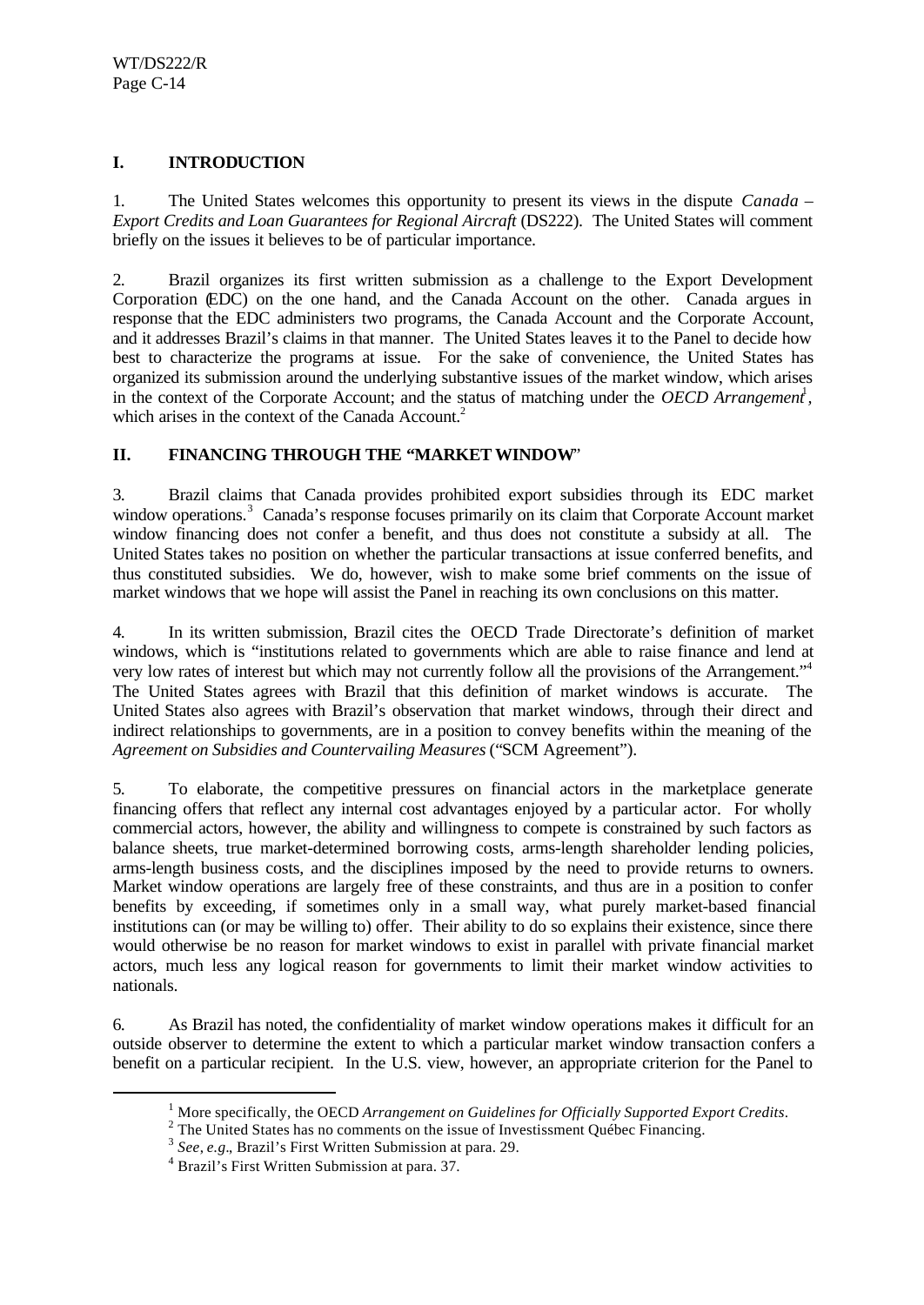use in approaching this question would be to compare the terms that a market window offered to a borrower with the terms the borrower would have been able to obtain on the purely commercial market. This is, in fact, the analysis contemplated by Article 14(b) of the SCM Agreement. The Appellate Body has confirmed that Article 14 constitutes relevant context for interpreting the term "benefit."<sup>5</sup>

7. In approaching this issue, however, the Panel should be careful to distinguish between the concepts of "market pricing" and "operating on commercial principles". Canada defends the Corporate Account by claiming that it operates on commercial principles, and thus provides financing at market rates.<sup>6</sup> This statement, in and of itself, is insufficient to demonstrate that EDC's market window support does not confer a benefit. If the commercial market does not offer a particular borrower the exact terms offered by a government, then the government is providing a benefit to the recipient whenever those terms are more favorable than the terms that are available in the market. A government entity "operating on commercial principles" is still a government entity. It is not the commercial market.<sup>7</sup>

8. If the Panel were to determine that the financing at issue does confer benefits, and thus constitutes export subsidies, the United States can foresee that the question whether market window financing is eligible for the "safe harbor" in the second paragraph of item (k) of Annex I of the SCM Agreement, the "Illustrative List" of export subsidies, may arise. Briefly, the second paragraph of item (k) is intended to provide a "safe harbor" for financings of a type covered by the *Arrangement*, on terms consistent with the *Arrangement*. This includes financings offered by non-Participants to the *Arrangement* who elect to follow its terms.

9. In the view of the United States, the reference in the second paragraph of item (k) to "an export credit practice which is in conformity with those provisions" encompasses only those export credit practices that are covered by the *Arrangement* (namely, official export credits). Market windows are not presently covered by the *Arrangement*, and therefore it would not be possible for a Member to invoke the item (k) safe harbor to shield export subsidies granted through a market window, even if the terms of the particular market window financing happened to be consistent with the terms of the *Arrangement* that applied to credits offered by official export credit agencies. Applying "*Arrangement* terms" to a type of export credit practice not covered by the *Arrangement* would constitute an "apples and oranges" comparison, since there is no assurance in the abstract that the present *Arrangement* terms would be appropriate for market windows.

#### **III. THE INTERRELATIONSHIP BETWEEN THE "MATCHING PROVISIONS" OF THE** *ARRANGEMENT* **AND ITEM (K) OF THE ILLUSTRATIVE LIST**

10. Brazil argues that Canada provided prohibited export subsidies by using Canada Account financing in support of the Air Wisconsin transaction.<sup>8</sup> Canada appears to concede that it used Canada Account financing in support of that transaction, and it does not contest that Canada Account financing constitutes export subsidies within the meaning of the SCM Agreement. Rather, it defends

<sup>&</sup>lt;sup>5</sup> Canada – Measures Affecting the Export of Civilian Aircraft, WT/DS70/AB/R, adopted 20 August 1999, para. 155. Since this information may be difficult to obtain, the Panel might also consider evidence of commercial market practices involving borrowers with financial profiles similar to companies that obtained credits from a market window, or consider other comparisons that would allow an objective determination of this issue.

 $6$  Canada's First Written Submission at para. 67.

 $<sup>7</sup>$  Moreover, while Canada states that EDC prices its market window financing in a way that "reflects"</sup> commercial benchmarks and interest rate margins, and that it prices "according to" benchmarks that it derives, this does not necessarily mean the financing is at market rates. *See* Canada's First Written Submission at para. 67.

<sup>8</sup> *See*, *e.g.*, Brazil's First Written Submission at para. 81.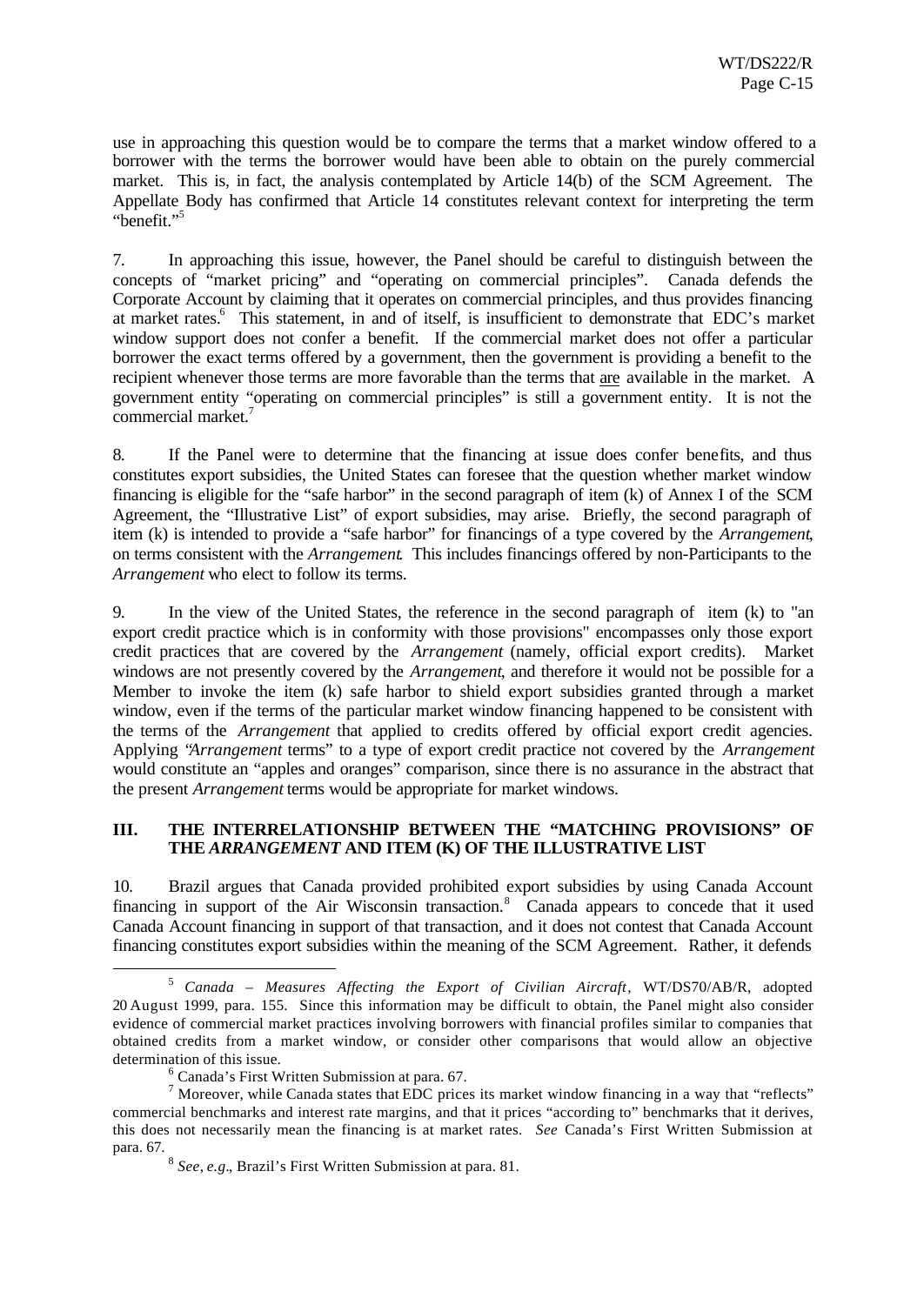itself by claiming that the export subsidies at issue fall within the safe harbor of the second paragraph of item (k) of the Illustrative List, because Canada was simply matching an offer made by Brazil.<sup>9</sup> Brazil argues in response that the item (k) safe harbor does not shield otherwise prohibited export subsidies that conform with the matching provisions of the *Arrangement*, citing the finding by the Article 21.5 Panel in *Canada – Aircraft* that the matching provisions are not part of the "interest rates provisions" of the *Arrangement*. 10

11. The United States takes no position on the merits of the Air Wisconsin transaction. As a general matter, however, the United States agrees with Canada that matching is in conformity with the interest rates provisions of the *Arrangement*, and thus is eligible for the safe harbor in the second paragraph of item (k), regardless of whether the initiating offer is in derogation of *Arrangement* provisions.

12. The *Canada – Aircraft* Article 21.5 Panel stated that the matching of an initiating offer that does not comply with Arrangement terms is itself out of conformity with the interest rate provisions of the Arrangement.<sup>11</sup> In the view of the United States, this formulation is incorrect. For purposes of the second paragraph of item (k), the term "interest rate provisions" should be seen as a form of "shorthand" for encompassing all of the substantive terms and conditions of the *Arrangement.* It would defeat the entire logic of the *Arrangement* if a WTO Member were unable to make use of the matching provisions of the *Arrangement* – its key enforcement provision – for fear that such action might be deemed an export subsidy under the SCM Agreement.

13. In this sense, the United States disagrees with the *Canada – Aircraft* Article 21.5 Panel's statement that adopting Canada's view "would directly undercut real disciplines on official support for export credits. $12^{\degree}$  On the contrary, it is the Panel's interpretation that would undercut *Arrangement* disciplines. The ability of Members to match non-conforming offers creates an incentive for other Members not to make non-conforming offers, lest they find themselves in a subsidy "race to the bottom." Therefore, an interpretation of the second paragraph of item (k) that would prohibit Members who are concerned about respecting their obligations under Article 3 of the SCM Agreement from matching non-conforming offers would remove any such incentive. Conversely, an interpretation of the second paragraph of item (k) that would shield matching offers from the Article 3 prohibition, particularly when the initial non-conforming offers are not themselves shielded, would provide an especially strong incentive against making non-conforming offers in the first instance.

14. Other objections that the *Canada – Aircraft* Article 21.5 Panel raised in response to Canada's interpretation are equally without merit. For example, since the purpose of the matching provision is to dissuade Members from initiating non-conforming offers, adopting Canada's interpretation of the second paragraph of item (k) would decrease the likelihood that the factual scenarios the Panel identified in paragraph 5.137 of its decision would ever arise. Similarly, the Panel's concern (in para. 5.138) that Canada's interpretation would permit Members to "opt out" of their WTO obligations on the basis of the behavior of non-Members is misplaced, because if matching is shielded by the item (k) safe harbor, then a Member who matches a non-conforming offer is acting in accordance with its WTO obligations.

<sup>9</sup> *See*, *e.g.*, Canada's First Written Submission at para. 47.

<sup>10</sup> Brazil's First Written Submission at para. 57, *citing Canada - Measures Affecting the Export of Civilian Aircraft, Recourse by Brazil to Article 21.5 of the DSU,* WT/DS70/RW, 9 May 2000, para. 5.125 ("*Canada – Aircraft 21.5"*).

<sup>11</sup> *See Canada – Aircraft 21.5* at paras. 5.125-5.126. Canada did not appeal the findings related to the Canada account, so the Appellate Body did not opine on the Panel's findings.

<sup>12</sup> *See id.* at para. 5.125.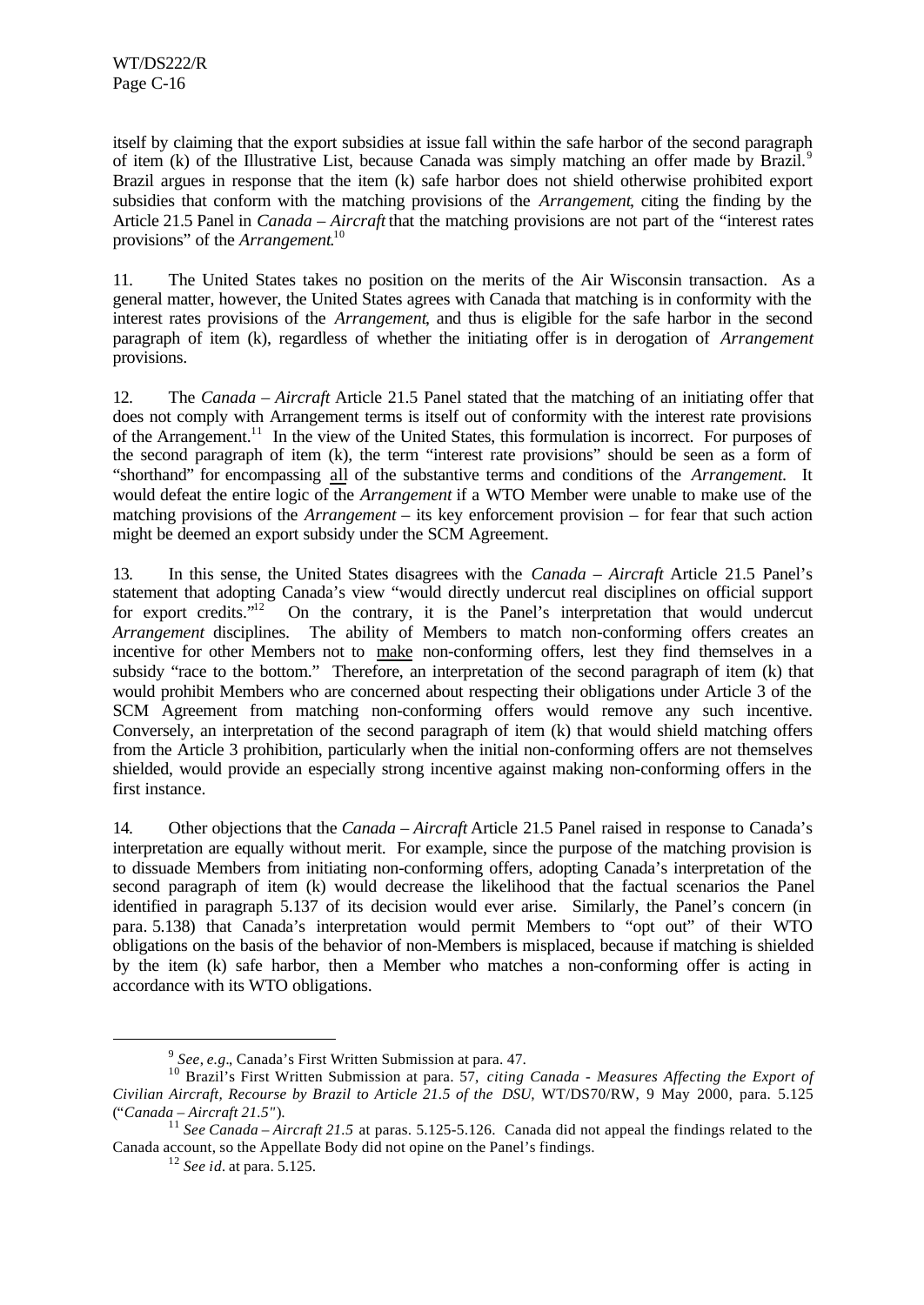15. Finally, contrary to the Panel's concern (at para. 5.136), Canada's approach to this issue does not raise the issue of structural inequity in respect of developing countries. Article 27 of the SCM Agreement exempts developing countries from the prohibitions of paragraph 1(a) of Article 3, subject to compliance with the provisions in Article 27.4. This exemption applies to all export subsidies, not just to export credits. The exemption in the second paragraph of item (k) is much more limited. Despite its more limited scope, however, the item (k) safe harbor was an important part of the overall package that WTO Members agreed to when they accepted the SCM Agreement.

16. The United States also observes that a non-Participant that seeks protection of the second paragraph of item (k) by applying "an export credit practice which is in conformity with those provisions" must also conform with the transparency provisions of the *Arrangement*.<sup>13</sup> These provisions require notification to other Participants of non-conforming terms. Participants can then seek to consult with the Participant offering non-conforming terms, and, if appropriate, match the non-conforming credit. Participants are unable to react to a credit offered by a non-Participant if they are not advised as to the terms being offered. Non-Participants should not be given a "free ride" to pick and choose which provisions of the *Arrangement* they choose to follow if they expect to enjoy the protection of the second paragraph of item  $(k)$ .

#### **IV. CONCLUSION**

17. The United States thanks the Panel for providing an opportunity to comment on the issues at stake in this proceeding, and hopes that its comments will prove to be useful.

<sup>13</sup> *See*, *e.g.*, *Arrangement* at arts. 42-53.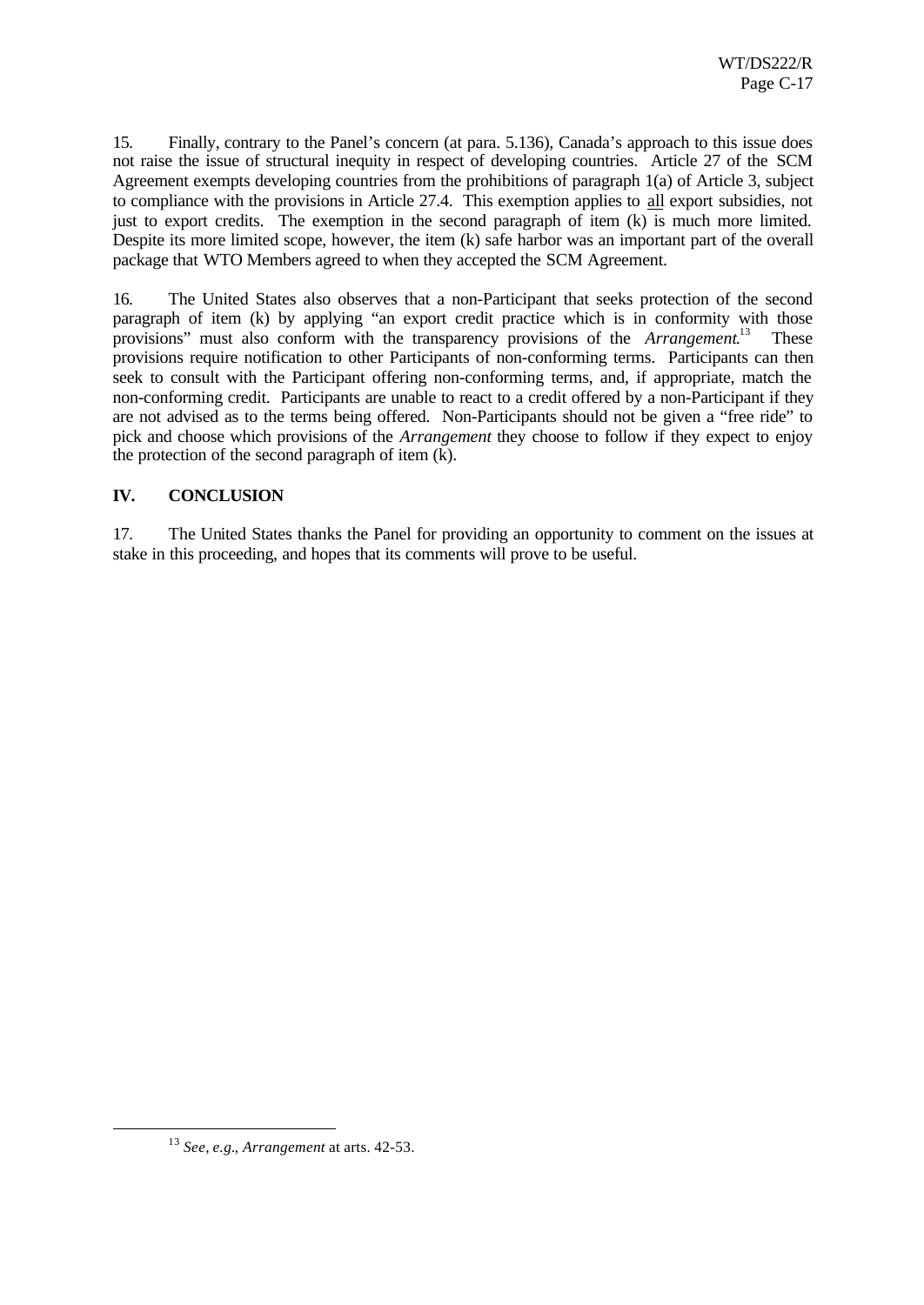## **ANNEX C-3**

## ORAL STATEMENT OF THE EUROPEAN COMMUNITIES AT THE FIRST MEETING OF THE PANEL

## (27 June 2001)

1. The European Communities has already had the opportunity to set out its view on this case in its written submission and will not repeat now what it said there.

2. The European Communities will briefly make some additional comments:

- ? Article 10.3 DSU and the perhaps related question of Business confidential information;
- ? Comments on Brazil's reply to the preliminary objection of Canada; and
- <sup> $\dagger$ </sup> Comments on the written observations of the United States.

## **1. Article 10.3 DSU and Business confidential information**

3. The European Communities would first, if you allow, congratulate the Panel on having made the correct response to Canada's request to submit certain crucial information to the Panel only.

4. The DSU provides that panel proceedings are confidential. Panels often have to deal with confidential information. Whether it is described as "government confidential information," "business confidential information", "proprietary information" or "private confidential information" it is all protected by Article 18 of the DSU. After the proceedings are over, there is no problem with a panel omitting certain information from the report that is rendered public.

5. The European Communities considers that it cannot be presumed that Members will not respect the rules of the DSU. It is also firmly of the view that Members may not be prevented from receiving certain information to which they are entitled under the DSU.

6. Therefore the Panel was right to return Canada's information without reading it.

7. The European Communities notes however that Brazil was also asked by the Panel to provide certain information at the same time as Canada. If this information was provided, the European Communities should have received a copy pursuant to Article 10.3 DSU and the European Communities would like to take this opportunity to ask the Panel to clarify this issue.

## **2. Comments on Brazil's reply to the preliminary objection of Canada**

8. The European Communities now understands that Brazil is making three basic "overarching" claims (1, 5 and 7) and that the others are elaborations thereon. The European Communities also notes that it had correctly understood that the claims were all limited to Canadian support to its regional aircraft industry.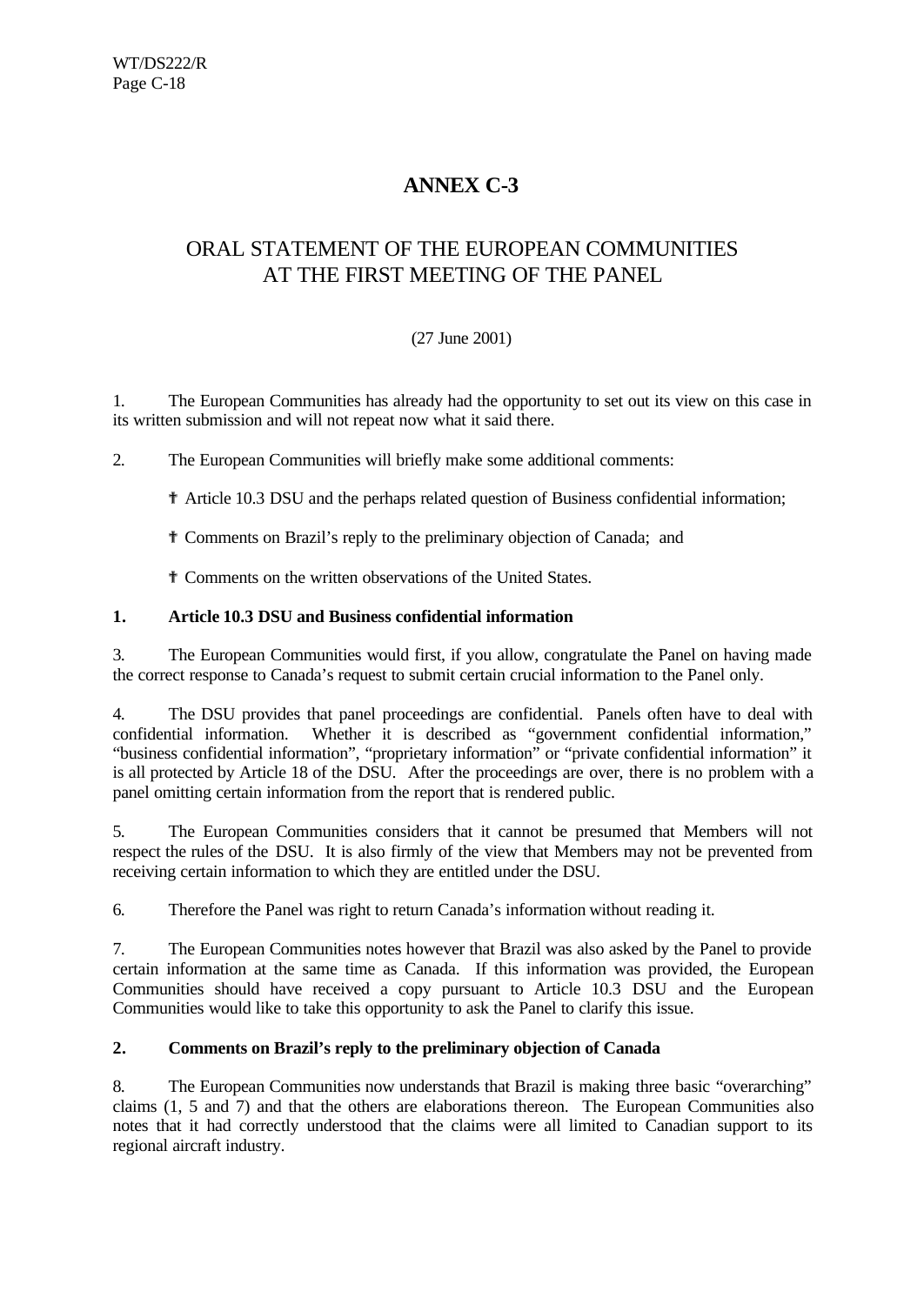9. This said, the European Communities would like to make some comments on the way in which Brazil explains its claims in its reply to the preliminary objection. These comments are inspired by a desire to see the *SCM Agreement* and the DSU correctly applied.

10. The European Communities agrees that it is possible for a Member to attack a subsidy programme "as such" or *per se*. It is also of course possible to attack individual grants under such a programme and even to do both at once. Both programmes and grants are "*measures*" capable of becoming the object of a claim in a request for the establishment of a panel.

11. The arguments that are invoked against each of these measures will not however be the same. To attack a programme, it will be necessary to identify features of the *programme* that are inconsistent with the specified WTO obligations. To attack an individual grant, it will only be necessary to identify features of *that particular grant* that are inconsistent with the specified WTO obligations.

12. It is still not clear to the European Communities which Brazil is seeking to do. The "available evidence" mentioned in Brazil's request for consultations all related to an individual grant –the Air Wisconsin transaction. Brazil now says that it is attacking the programmes "as such" and "as applied". The term "as applied" may mean that Brazil seeks to adduce evidence about the way in which the programmes are applied in order to establish that the programmes are "as such" inconsistent with the *SCM Agreement*. However, Brazil seems to be using the term "as applied" to cover its attack on individual grants.

13. Brazil has invoked certain characteristics of the EDC, Canada account and *Investissement Québec* that it may consider justifies a finding against the *programmes* but it also appears to be arguing that the evidence that it has brought, or is seeking to bring, against *individual grants* of subsidy justify a finding against the programme or alternatively against *all grants* under those programmes benefiting in some way the Canadian regional aircraft industry.

14. The European Communities asks the Panel to carefully distinguish claims against the programmes and claims against individual grants in order to maintain the necessary discipline in dispute settlement and avoid encouraging "fishing expeditions".

## **3. Comments on the written observations of the United States**

15. The European Communities also wishes to comment on the written observations of the United States.

## **3.1 Matching**

16. The European Communities is pleased to note that it is in agreement with the United States on the important issue of matching. The Panel will have noted that the European Communities has made some different arguments in support of the same conclusion. All these arguments reinforce each other and the European Communities hopes that they will allow the Panel to decide that matching in conformity with the *OECD Arrangement* may fall under the safe haven of the second paragraph of item (k) of the Illustrative List.

## **3.2 Financial contribution and benefit**

17. The only other comment that the European Communities would make concerns the United States analysis of "market window" operations as subsidies. The United States reasoning is striking for the complete absence of any consideration of the question of financial contribution. The United States reasoning seems to be that if there is a benefit, there is a subsidy. The EC has already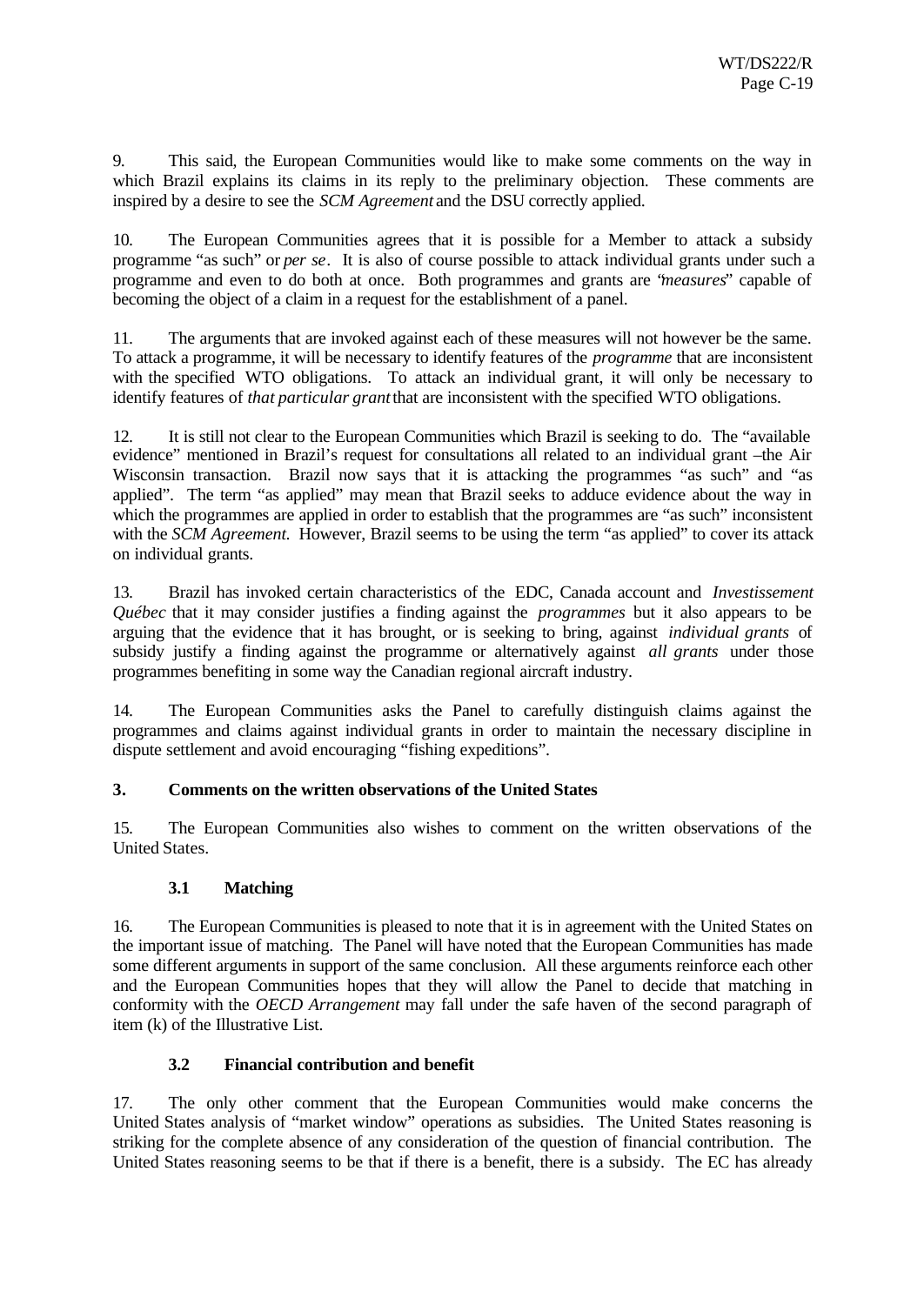commented on a similar neglect of the concept of "financial contribution" in Brazil's arguments concerning Article 1.1(a)(1)(iii) *SCM Agreement.* The present comments elaborate on those written comments.

18. The United States goes on to presume that there will always be a benefit whenever a "government entity" does something different from what it calls "the commercial market" it is providing a subsidy. (The European Communities assumes that when the United States uses the term "government entity" it is in fact referring to the notion of "public body" in Article 1.1 *SCM Agreement*. It notes in passing that Canada appears to recognise that EDC is a "public body" in para. 37 of its first written submission.)

19. I will quote the passage with which the European Communities particularly disagrees in paragraph 7 of the United States submission:

If the commercial market does not offer a particular borrower the exact terms offered by a government, then the government is providing a benefit to the recipient whenever those terms are more favorable than the terms that are available in the market. A government entity "operating on commercial principles" is still a government entity. It is not the commercial market.

20. The failure to give proper meaning to the notion of "financial contribution" conflicts with the view of the Appellate Body in *Brazil – Proex* that "financial contribution" and benefit are separate elements. It also largely reduce the notion of "financial contribution" to redundancy, something which we know a treaty interpreter must not do.

21. The United States' reasoning on "benefit" makes any loan (or supply of a service) by a government entity automatically a subsidy if it is providing something that is not available on what the United States calls "the commercial market".

22. As the European Communities stated in connection with its written comments on Article 1.1(a)(1)(iii) of the *SCM Agreement,* in many areas, including export credits and guarantees, governments are often able to offer something that commercial operators do not, or are able to offer it at a better rate, for example, because of some organisational or informational advantage.

23. The European Communities identifies in the United States arguments on this issue, the same omissions that it sees in Brazil's arguments on Article 1.1(a)(1)(iii) of the *SCM Agreement* to which it would again refer the Panel*.* To summarise, the United States position ignores two fundamental points:

- ? Only supplies of loans or services for less than full consideration can be considered to constitute "financial contributions". It is only in such cases that a government can be considered to have "contributed" anything that can be considered "financial".
- <sup>†</sup> It is too simplistic to consider that a benefit exists whenever a "government entity" supplies something on conditions that are not identical to those of the "commercial market". In some sectors, like for example export credits, government supply of services *is* the market.

24. The European Communities will endeavour to illustrate its point with some examples. If a public body today gives a company \$100 in exchange for  $\infty$  00, it will be making a financial contribution. How much will that financial contribution be? I have looked up the answer – it is \$14. According to the reasoning that the European Communities is criticising, however, it would be \$100, the amount of "transfer of funds". In this example it is also fairly clear that the benefit is the same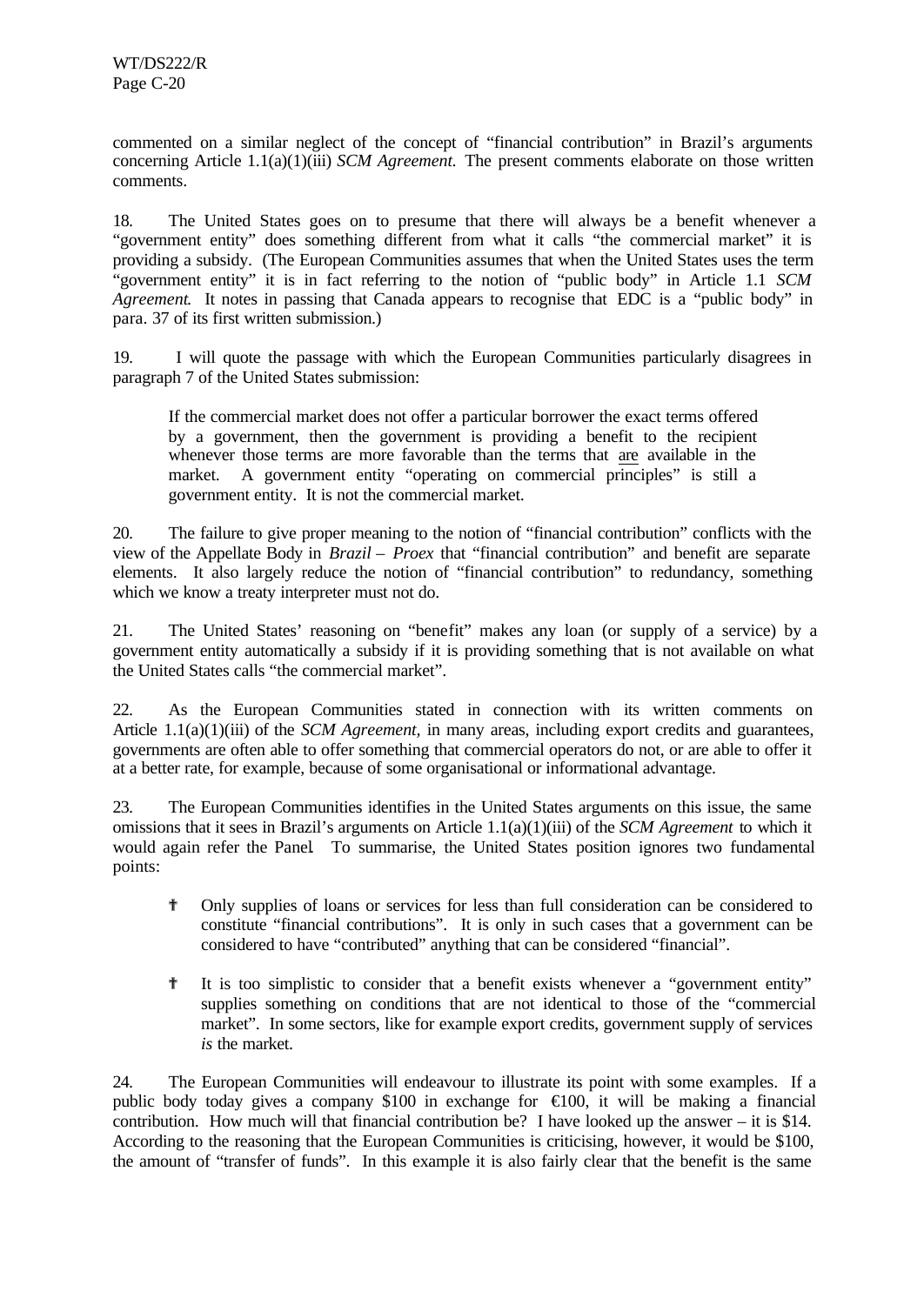amount. If the exchange was \$86 for E100, there would today, according to the European Communities, be no financial contribution but still, it seems, a financial contribution according to the approach we are criticising.

25. To take a slightly different example, suppose a public body gives a company \$100 in exchange for an amount of non-convertible currency that the government can exchange for the equivalent of \$100 but which no private body can. For the European Communities there would be no financial contribution because there is no cost to the government. For others there would still be a financial contribution of \$100. The benefit to the recipient is of course likely to be \$100.

26. Similarly, if a public body gives 100 US\$ to a company in exchange for a promise to repay \$110 in a year's time, whether it is making a financial contribution or not will depend on whether, all things considered, there is a cost to the government in doing this. This may well depend on the various means available to the public body (but not necessarily to others) to secure repayment. For the United States and Brazil, it appears, there would always be a financial contribution and the only question would be whether there is a benefit according to some "commercial market".

27. These examples are not academic. The situation concerning export credits and insurance is similar. Public bodies may be in a position to assess the risk of lending to another country and also to secure repayment in case of difficulties that private bodies are not.

28. In a nutshell, whether there is a financial contribution depends on, and is to be assessed from, the perspective of the public body. Whether there is a benefit depends on, and is to be assessed from, the perspective of the recipient. These will not always be the same.

29. The European Communities asks the Panel to take these considerations into account and conduct a thorough analysis of whether there are financial contributions and benefits in order to avoid setting troublesome precedents.

## **4. Conclusion**

30. The European Communities has had very little time to prepare these comments but would reiterate its interest in these proceedings and invite the Panel not to hesitate to ask any questions that it may have. The European Communities will do its best to reply helpfully.

31. The European Communities would like to take this opportunity to thank the Panel for giving it this opportunity to express its views and for listening so attentively.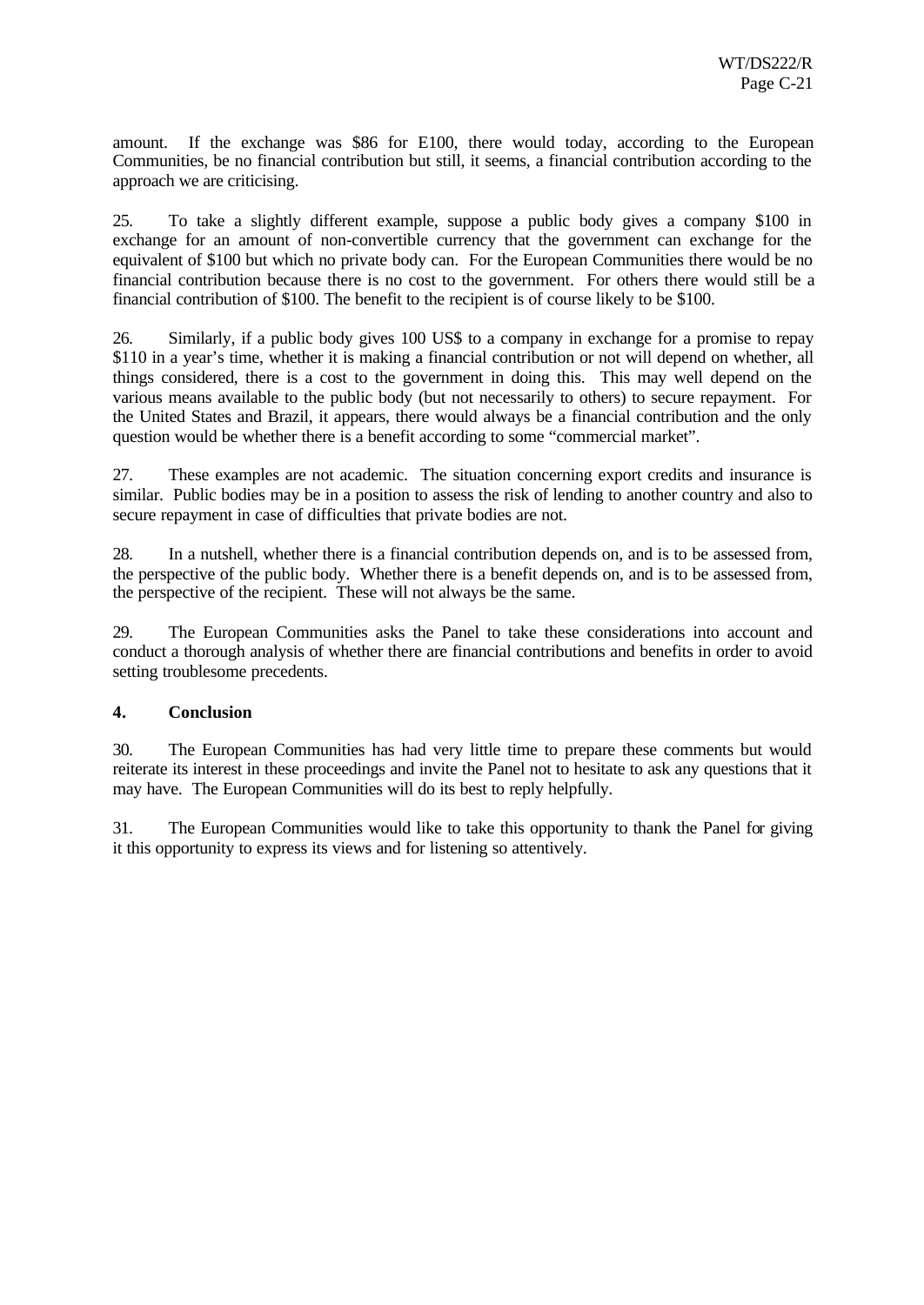## **ANNEX C-4**

## ORAL STATEMENT OF THE UNITED STATES AT THE FIRST MEETING OF THE PANEL

(27 June 2001)

1. Mr. Chairman and Members of the Panel, it is my honour to appear before you today to present the views of the United States as a third party in this proceeding. Instead of repeating the points we made in our written submission, I will limit my comments to responding to certain statements that the European Communities ("EC") made in its 3rd party written submission.

### **The "Mandatory" vs. "Discretionary" Distinction in Subsidy Cases**

2. The first issue I would like to discuss today is the distinction between mandatory and discretionary measures in GATT and WTO jurisprudence. The EC (at para. 34) contests the very existence of the mandatory vs. discretionary distinction, describing it as a "pretended principle." Suffice it to say that the EC's view is not shared by the many WTO panels that have considered the issue, including the recent *Hot-Rolled Steel* panel which described the principle (at para. 7.141) as "well established", or by the WTO Appellate Body, which recognized the distinction and discussed it at length in *United States – 1916 Act.* The principle was also at issue in the ongoing case of *Export Restraints*. Although that report has not yet been circulated to the WTO Membership, we assume that it may contain insights that the Panel will find useful.

3. The EC is similarly misguided when it describes Article XVI:4 of the *Marrakesh Agreement Establishing the World Trade Organization* as a new, "fundamental" principle that requires Members to "ensure that their laws do not specifically allow or envisage WTO inconsistent action." This assertion, aside from requiring dramatic, wholesale changes to Members' laws, is simply wrong. Parties to an international agreement have, by becoming parties, committed to implement their agreement obligations in good faith. Accordingly, one cannot assume that authorities will act in bad faith by exercising their discretion under domestic legislation so as to violate international obligations, and the WTO Agreements provide no basis for requiring Members to craft their laws in a way that would remove all such discretion.

4. The United States has addressed the mandatory vs. discretionary distinction on numerous occasions, in numerous disputes. Instead of repeating those discussions here, I would simply invite the Panel to review our submissions on this topic, in particular in the *Export Restraints* dispute, all of which are public (see http://www.ustr.gov/enforcement/briefs.shtml).

## **Proper Interpretation of Article 1.1(a)(1)**

5. I will now turn to the proper interpretation of Article 1.1(a)(1) of the *Agreement on Subsidies and Countervailing Measures*. In challenging Brazil's argument that EDC activities can be considered export subsidies, the EC claims (from para. 42) that Article  $1.1(a)(1)(iii)$  of the SCM Agreement only applies to "supplies of services for less than full consideration. " Stated differently (*e.g.*, at para. 47), the EC believes that there must be a "cost to the government" for there to be a financial contribution under Article 1.1(a)(1)(iii). It is important to note, moreover, that the logic of its argument would pertain to all parts of Article  $1.1(a)(1)$ . The plain language of the SCM Agreement provides no support for the EC's position. (See also the discussion of a similar issue in the original proceedings in the *Canada - Measures Affecting the Export of Civilian Aircraft* dispute,